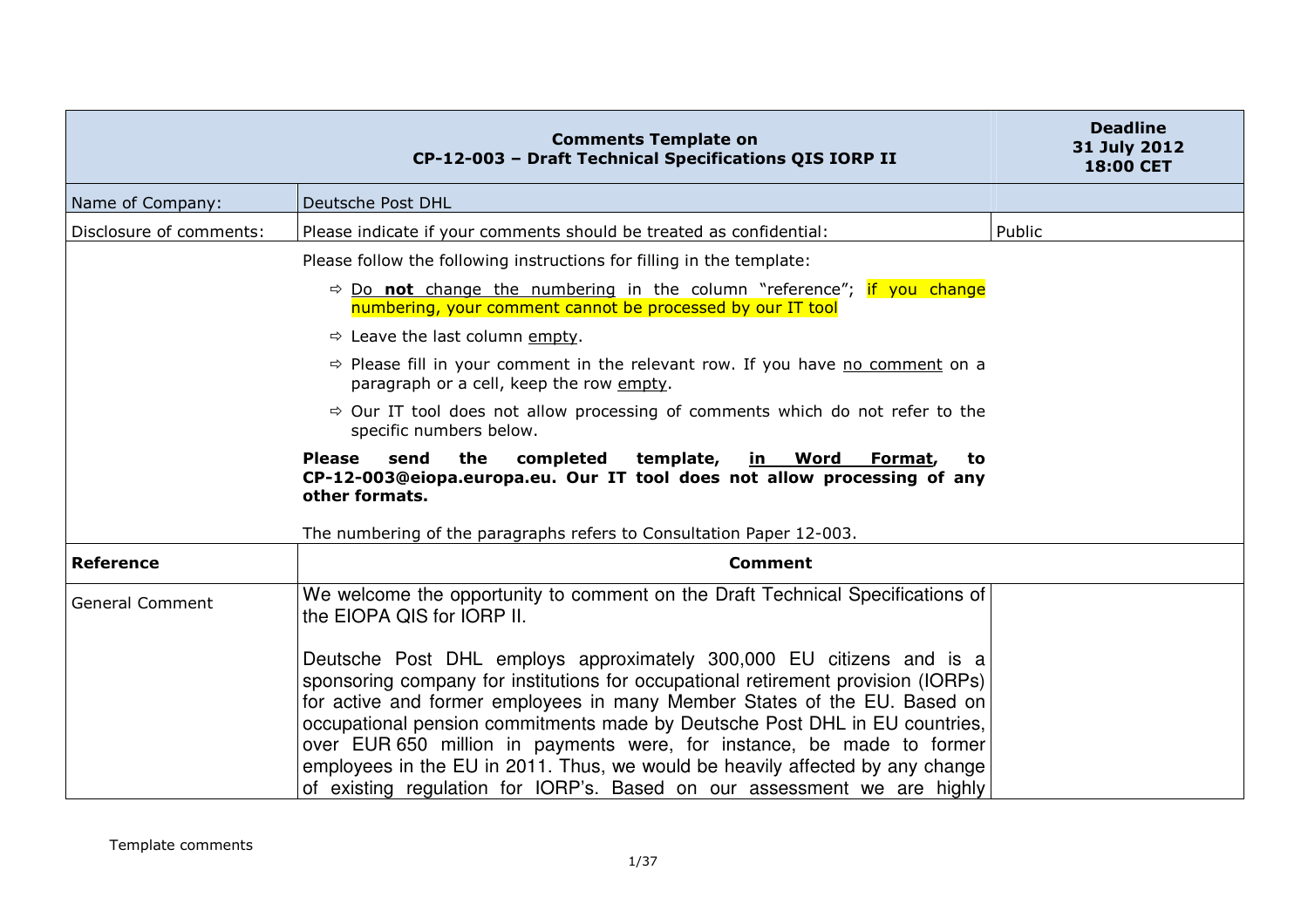| <b>Comments Template on</b><br>CP-12-003 - Draft Technical Specifications QIS IORP II                                                                                                                                                                                                                                                                                                                                                                                                                                                                                                                                                                                                                            | <b>Deadline</b><br>31 July 2012<br>18:00 CET |
|------------------------------------------------------------------------------------------------------------------------------------------------------------------------------------------------------------------------------------------------------------------------------------------------------------------------------------------------------------------------------------------------------------------------------------------------------------------------------------------------------------------------------------------------------------------------------------------------------------------------------------------------------------------------------------------------------------------|----------------------------------------------|
| concerned that we would be quite negatively affected by additional bureaucracy,<br>increasing complexity and capital requirements.                                                                                                                                                                                                                                                                                                                                                                                                                                                                                                                                                                               |                                              |
| We would like to state that we regret that the time for consultation was again very<br>short (as it was with the case with EIOPA-CP-11/006, Call for Advice on the review<br>of Directive 2003/41/EC). The time for a proper analysis of over 160 pages with<br>very technical instructions has been too short. In addition, we doubt that neither<br>EIOPA nor the European Commission itself will have enough time to properly<br>analyze the answers of the Stakeholder's given the fact, that the QIS is intended to<br>be executed already in Q4 2012.                                                                                                                                                      |                                              |
| As already stated in our comment letter to the Call for Advise on Directive<br>2003/41/EC we do believe that insurance companies act commercially, whereas<br>IORPs provide social benefits to active and former employees of a company as a<br>consequence of their employment. Thus, applying an insurance-style solvency<br>regime to IORPs is fundamentally wrong. IORPs should be regulated by a regime<br>designed for pensions but not for insurances. Thus, we strongly support the<br>Commission's view that: "the fact has to be taken into account that<br>supplementary occupational pension schemes are generally proposed by<br>employers to their employees on a voluntary basis and that any new |                                              |
| supervisory system for IORPs should not undermine the supply or the cost<br>efficiency of occupational retirement provision in the EU". However, it                                                                                                                                                                                                                                                                                                                                                                                                                                                                                                                                                              |                                              |
| appears that the draft for the QIS technical specifications is mainly based on<br>Solvency II thinking and wording. The proposed holistic balance sheet approach<br>comes on top of Solvency II specifications and increases the complexity even<br>more (=> "Solvency-II-plus"). A tailor-made European supervisory regime for                                                                                                                                                                                                                                                                                                                                                                                  |                                              |
| occupational retirement provision based primarily on minimum standards and the<br>principle of subsidiarity is clearly more appropriate for taking into account the                                                                                                                                                                                                                                                                                                                                                                                                                                                                                                                                              |                                              |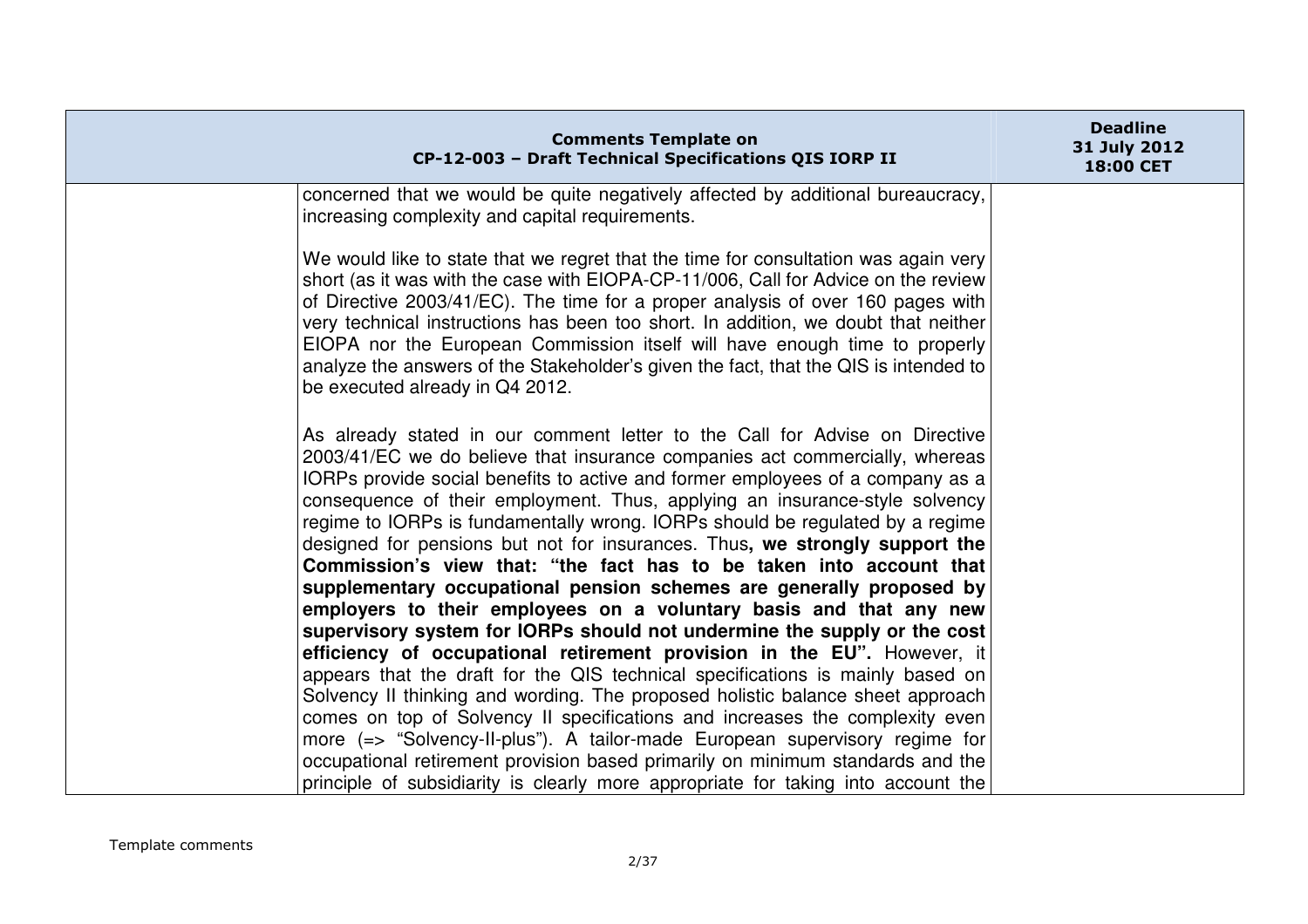| <b>Comments Template on</b><br>CP-12-003 - Draft Technical Specifications QIS IORP II                                                                                                                                                                                                                                                                                                                                                                                                                                                                                                                                                                                                                                                                                                                                               | <b>Deadline</b><br>31 July 2012<br>18:00 CET |
|-------------------------------------------------------------------------------------------------------------------------------------------------------------------------------------------------------------------------------------------------------------------------------------------------------------------------------------------------------------------------------------------------------------------------------------------------------------------------------------------------------------------------------------------------------------------------------------------------------------------------------------------------------------------------------------------------------------------------------------------------------------------------------------------------------------------------------------|----------------------------------------------|
| specific characteristics of occupational retirement provision. A Solvency II based<br>framework is in any case not the right framework for IORPs!                                                                                                                                                                                                                                                                                                                                                                                                                                                                                                                                                                                                                                                                                   |                                              |
| The scale and complexity of the proposed QIS specifications demonstrate how<br>serious the effects of applying Solvency II capital requirements to IORPs would be.<br>Setting aside the possible quantitative impact, IORP and their sponsor companies<br>(i.e. corporates) would be burdened with considerable bureaucracy. It is most<br>likely that many companies of any size feel that the complexity of that Solvency-II-<br>plus approach is beyond their capabilities. It is clear that IORPs would have to<br>hold more capital as a result of risk-based capital requirements. The holistic<br>balance sheet approach (HBS approach) proves to be poorly suited to taking<br>adequate account of the specific characteristics of occupational retirement<br>provision and in particular to preventing additional burdens. |                                              |
| We do not support the QIS specifications, their methodology and their complexity.<br>They will not strengthen and support the future development of IORPs. Thus, they<br>are in conflict with the aim of the EC to create adequate, safe and sustainable<br>pensions. As long as EIOPA and the Commission follow the traces and paths of<br>the insurance industry, they are - with regard to IORPs - thinking and acting in the<br>wrong direction, working with the wrong compass and following the wrong basic<br>coordinates. There is no reason for a level playing field between real IORPs<br>and the insurance industry as they follow totally different "business"<br>models".                                                                                                                                             |                                              |
| A new IORP Directive should not provide an incentive to scale back second pillar<br>pension provision or to move the pensions outside the scope of the IORP Directive<br>(moving back to first pillar pensions, shift to book reserves or individual defined<br>contribution schemes). This is undesirable, given the fact that only 40% of the<br>European employees is currently participating in a supplementary pension scheme                                                                                                                                                                                                                                                                                                                                                                                                  |                                              |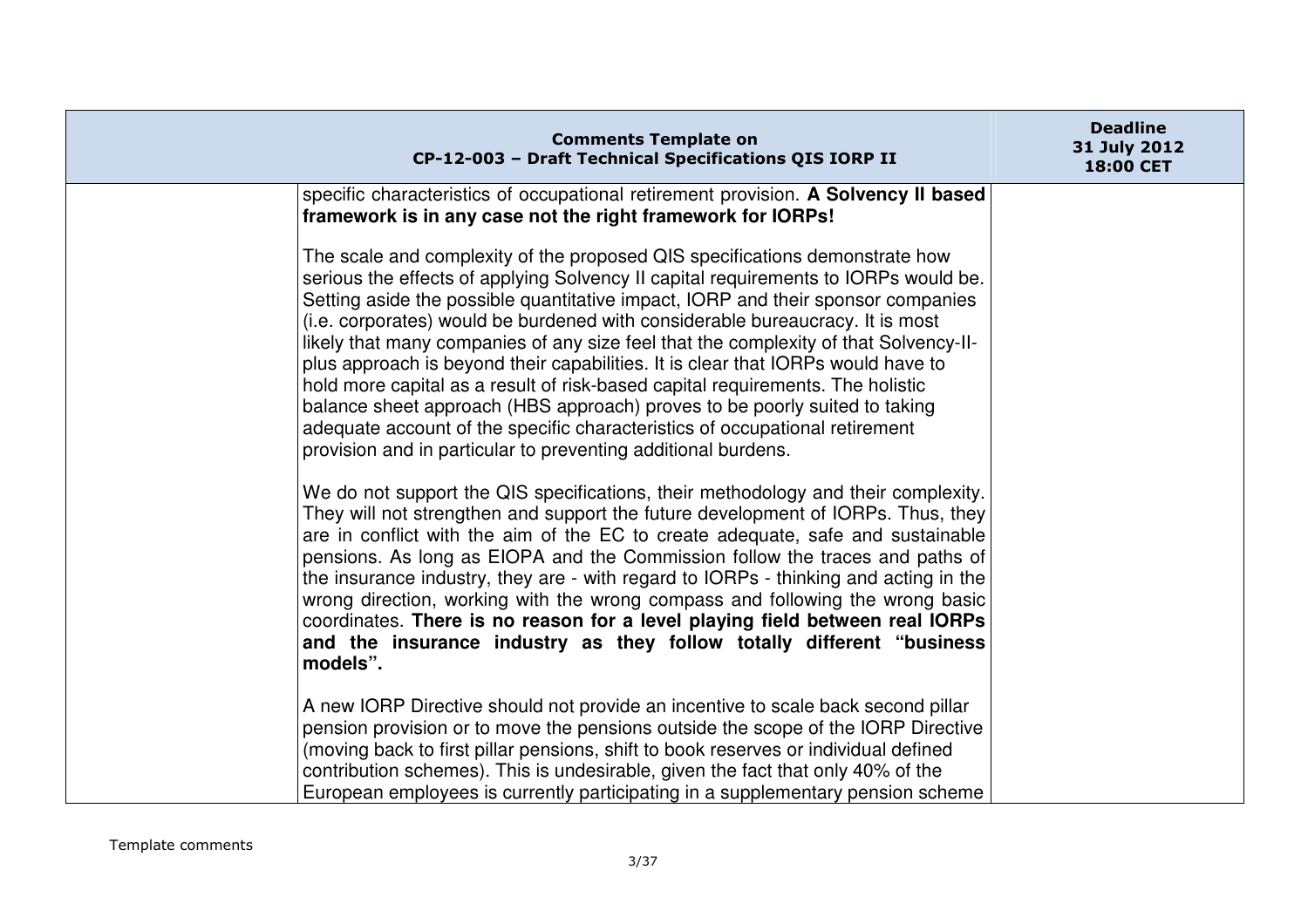|        | <b>Comments Template on</b><br>CP-12-003 - Draft Technical Specifications QIS IORP II                                                                                                                                                                                                                                                                                                                                                                                                                                                                                                                                                                                                                                                                                                                                                                                                                                                             | <b>Deadline</b><br>31 July 2012<br>18:00 CET |
|--------|---------------------------------------------------------------------------------------------------------------------------------------------------------------------------------------------------------------------------------------------------------------------------------------------------------------------------------------------------------------------------------------------------------------------------------------------------------------------------------------------------------------------------------------------------------------------------------------------------------------------------------------------------------------------------------------------------------------------------------------------------------------------------------------------------------------------------------------------------------------------------------------------------------------------------------------------------|----------------------------------------------|
|        | and given the need of more supplementary pensions in Europe (see also EC<br>White Paper on Pensions). Excessive supervision of the second pillar IORPs will<br>increase the pressure on the first pillar, which is according to the Commission<br>already under stress in many countries.                                                                                                                                                                                                                                                                                                                                                                                                                                                                                                                                                                                                                                                         |                                              |
| Q1.    | We do not agree with the general set-up of the QIS exercise for the following<br>reasons (for details please refer to "General Comment"):                                                                                                                                                                                                                                                                                                                                                                                                                                                                                                                                                                                                                                                                                                                                                                                                         |                                              |
|        | $\triangleright$ The technical specifications are heavily based on the Solvency II framework<br>for insurance companies which was, is and will remain inappropriate for<br>IORPs. There is no reason for a level playing field between IORPs and the<br>insurance industry!<br>The QIS appears to be very complex and is quite likely far beyond the<br>capabilities of most sponsoring companies and their IORPs. I.e. we doubt<br>that the outcome will be representative and usefull for further decision<br>taking at all.<br>$\triangleright$ The number of scenarios that have to be computed within the QIS (for each<br>confidence level) is far beyond of what we would have expected in advance<br>of such an exercise and appears to be more than strange (972??<br>scenarios).<br>$\triangleright$ Applying similar standards in future on a regular basis would result in a<br>significant increase of bureaucracy (and thus costs). |                                              |
| $Q2$ . | Besides "internal" tools such as asset allocation or risk management the sponsor<br>support together with a pension protection scheme (PPS) are the most important<br>"external" tools for IORPs in order to manage the risk of a pension plan. The<br>proposed methodology to value these two external tools is incredibly complex and<br>gives significant rise to doubts whether these mechanisms and their nature are<br>really understood:<br>If a pension promise is fully backed by the sponsoring company (employer) and if<br>employer's insolvency is fully covered by a strong PPS then this should be fully                                                                                                                                                                                                                                                                                                                           |                                              |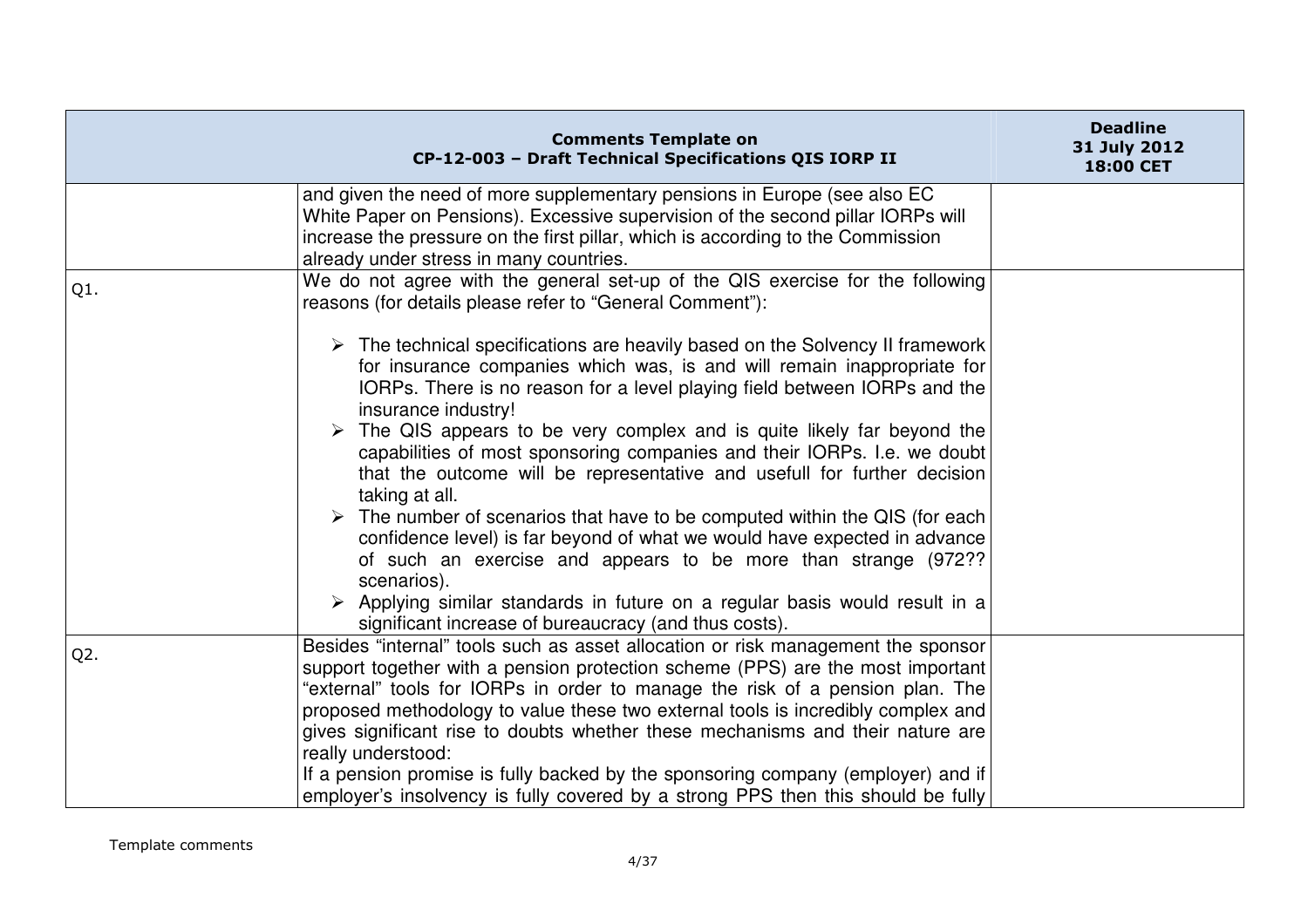|                  | <b>Comments Template on</b><br>CP-12-003 - Draft Technical Specifications QIS IORP II                                                                                                                                                                                                                                                                                                                                                                                                                               | <b>Deadline</b><br>31 July 2012<br>18:00 CET |
|------------------|---------------------------------------------------------------------------------------------------------------------------------------------------------------------------------------------------------------------------------------------------------------------------------------------------------------------------------------------------------------------------------------------------------------------------------------------------------------------------------------------------------------------|----------------------------------------------|
|                  | sufficient from any funding gap or capital requirement perspective. This would be a<br>justified and significant simplification for IORPs and allow them to refrain from<br>further complex calculations within the holistic balance sheet approach.                                                                                                                                                                                                                                                                |                                              |
| Q <sub>3</sub> . | As the majority of the draft technical specifications is based on Solvency II this is<br>quite likely sufficiently clear and well documented - in principle. However, as<br>stated above, for IORPs they are far beyond a reasonable range of complexity.<br>The important issues for IORPs (employer covenant, PPS, steering and<br>adjustment mechanisms), are - as stated under Q2. - unnecessarily overcomplex<br>and quite likely not properly understood.                                                     |                                              |
| Q4.              | No, as stated above the outcome would quite likely not be representative, the<br>exercise would be very time consuming, difficult, costly and specific issues - that<br>differentiate IORPs from insurance companies - are not properly and efficiently<br>taken into account.                                                                                                                                                                                                                                      |                                              |
| Q5.              | We do not agree that the holistic balance sheet approach based on market-<br>consistent valuation is appropriate for IORPs. In particular the valuations of<br>sponsor support and PPS are too complex and ill-designed. Please refer to Q2. for<br>further details.                                                                                                                                                                                                                                                |                                              |
| Q6.              | In case of existing e.g. sponsor support or PPS a risk margin is an inappropriate<br>concept for occupational pension systems at all. If a pension promise is fully<br>backed by the sponsoring company (employer) and if employer's insolvency is<br>fully covered by a strong PPS then this should be fully sufficient from any funding<br>gap or capital requirement perspective. This would be a reasonable and feasible<br>simplification.                                                                     |                                              |
| Q7.              | Yes, IORPs are able to take into account future trends in mortality rates. In fact<br>this is already common practice in many schemes / countries. E.g. the "Heubeck"<br>RT 2005 G" are quite recent standard tables for the German corporate pension<br>market and being often used for valuations for accounting puroses. These tables<br>do include already an annual improvement of future life expectancy. In addition it<br>is possible to make company specific adjustments to the underlying base tables if |                                              |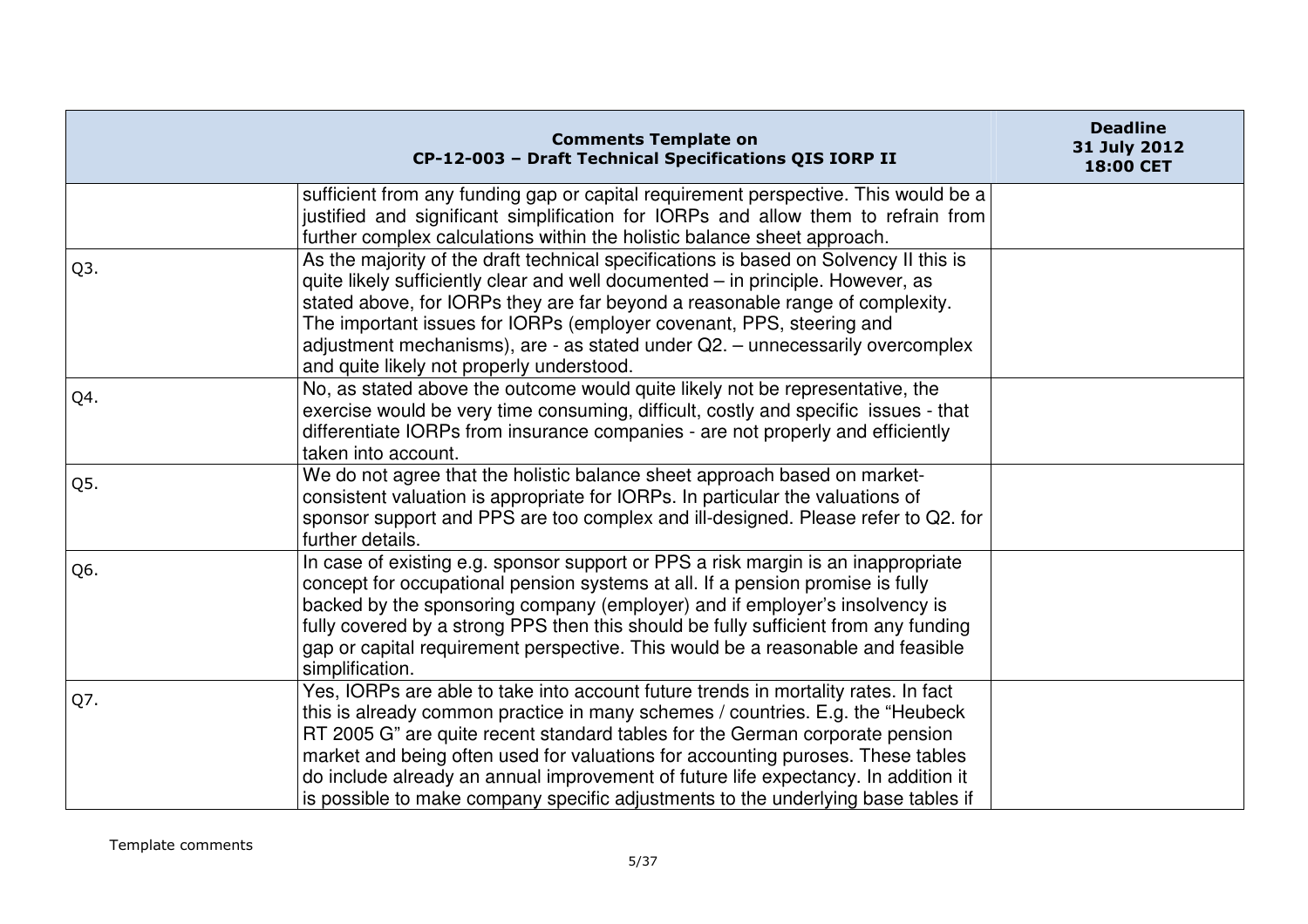|              | <b>Comments Template on</b><br>CP-12-003 - Draft Technical Specifications QIS IORP II                                                                                                                                                                                                                                                                                                                                                                                                                                                                                                                                                | <b>Deadline</b><br>31 July 2012<br>18:00 CET |
|--------------|--------------------------------------------------------------------------------------------------------------------------------------------------------------------------------------------------------------------------------------------------------------------------------------------------------------------------------------------------------------------------------------------------------------------------------------------------------------------------------------------------------------------------------------------------------------------------------------------------------------------------------------|----------------------------------------------|
|              | deemed appropriate. Applied mortality trends (or e.g. disability trends) should be<br>defined on a national level - for example by national working groups or by applying<br>country wide standard base tables - to make adequate allowance for demographic<br>differences between the Member States.                                                                                                                                                                                                                                                                                                                                |                                              |
| Q8.          |                                                                                                                                                                                                                                                                                                                                                                                                                                                                                                                                                                                                                                      |                                              |
| Q9.          | Yes, a legally possible option to reduce benefits should be taken into account.                                                                                                                                                                                                                                                                                                                                                                                                                                                                                                                                                      |                                              |
| Q10.         | No, we do not agree that security mechanisms should be valued on the basis of<br>probability-weighted average discounted expected payments from the sponsor and<br>the pension protection scheme.<br>If a pension promise is fully backed by the sponsoring company (employer) and if<br>employer's insolvency is fully covered by a strong PPS then this should be fully<br>sufficient from any funding gap or capital requirement perspective. This would be a<br>reasonable and feasible simplification, i.e. such complex valuations are not<br>necessary at all. (please refer also to Q2.)<br>No, please refer to Q2. and Q10. |                                              |
| Q11.         | No, please refer to Q2, and Q10.                                                                                                                                                                                                                                                                                                                                                                                                                                                                                                                                                                                                     |                                              |
| Q12.<br>Q13. | Yes, basically counter cyclical measures are more than welcomed. Shifting the<br>yield curve by 50 bps is however somehow arbitrary, will have only limited impact<br>and does not adequately take into account the long-term nature of pension<br>liabilities. A more long-term approach (average over longer period) appears to us<br>more reasonable and feasible.                                                                                                                                                                                                                                                                |                                              |
| Q14.         | Yes, a level B discount rate in the QIS, based on expected returns of the strategic<br>asset allocation, is more appropriate rather than a "risk-free" discount rate.<br>However, we don't agree with the proposed way to derive this level B discount<br>rate. Instead of locking in bond rates at current levels, we propose a more long-<br>term approach.                                                                                                                                                                                                                                                                        |                                              |
| Q15.         | No, the selection of the inflation assumption should be consistent to the selection                                                                                                                                                                                                                                                                                                                                                                                                                                                                                                                                                  |                                              |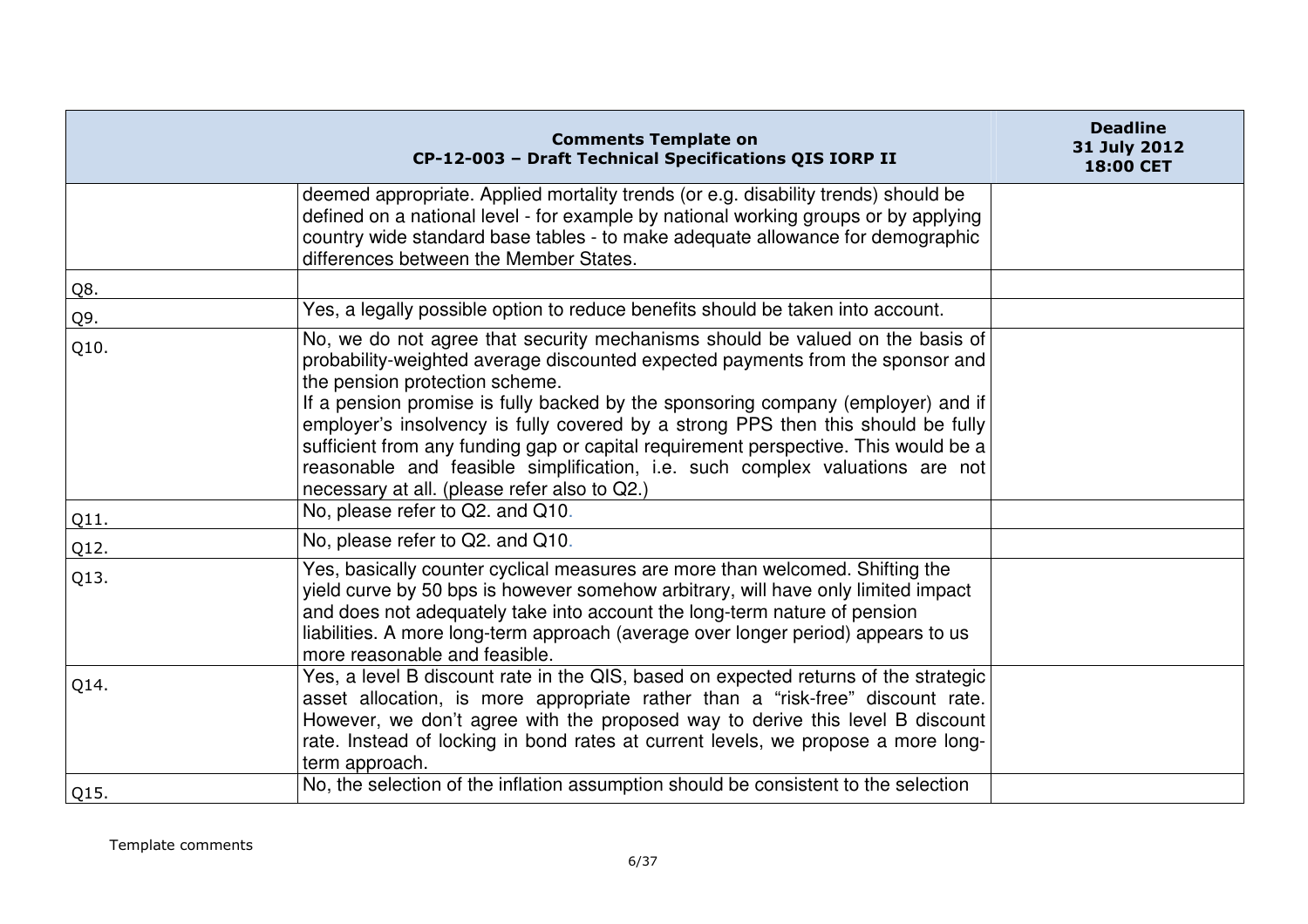|        | <b>Comments Template on</b><br>CP-12-003 - Draft Technical Specifications QIS IORP II | <b>Deadline</b><br>31 July 2012<br>18:00 CET |
|--------|---------------------------------------------------------------------------------------|----------------------------------------------|
|        | of other valuation assumptions, i.e. should be based on a more long-term view.        |                                              |
| Q16.   | No, too complex and detailed.                                                         |                                              |
| Q17.   | No, please refer to Q2. and "General Comment".                                        |                                              |
| Q18.   |                                                                                       |                                              |
| Q19.   |                                                                                       |                                              |
| Q20.   |                                                                                       |                                              |
| Q21.   |                                                                                       |                                              |
| Q22.   |                                                                                       |                                              |
| Q23.   |                                                                                       |                                              |
| I.1.1. |                                                                                       |                                              |
| I.1.2. |                                                                                       |                                              |
| I.1.3. |                                                                                       |                                              |
| I.1.4. |                                                                                       |                                              |
| I.1.5. |                                                                                       |                                              |
| I.2.1. |                                                                                       |                                              |
| I.2.2. |                                                                                       |                                              |
| I.2.3. |                                                                                       |                                              |
| I.2.4. |                                                                                       |                                              |
| I.2.5. |                                                                                       |                                              |
| I.2.6. |                                                                                       |                                              |
| I.3.1. |                                                                                       |                                              |
| 1.3.2. |                                                                                       |                                              |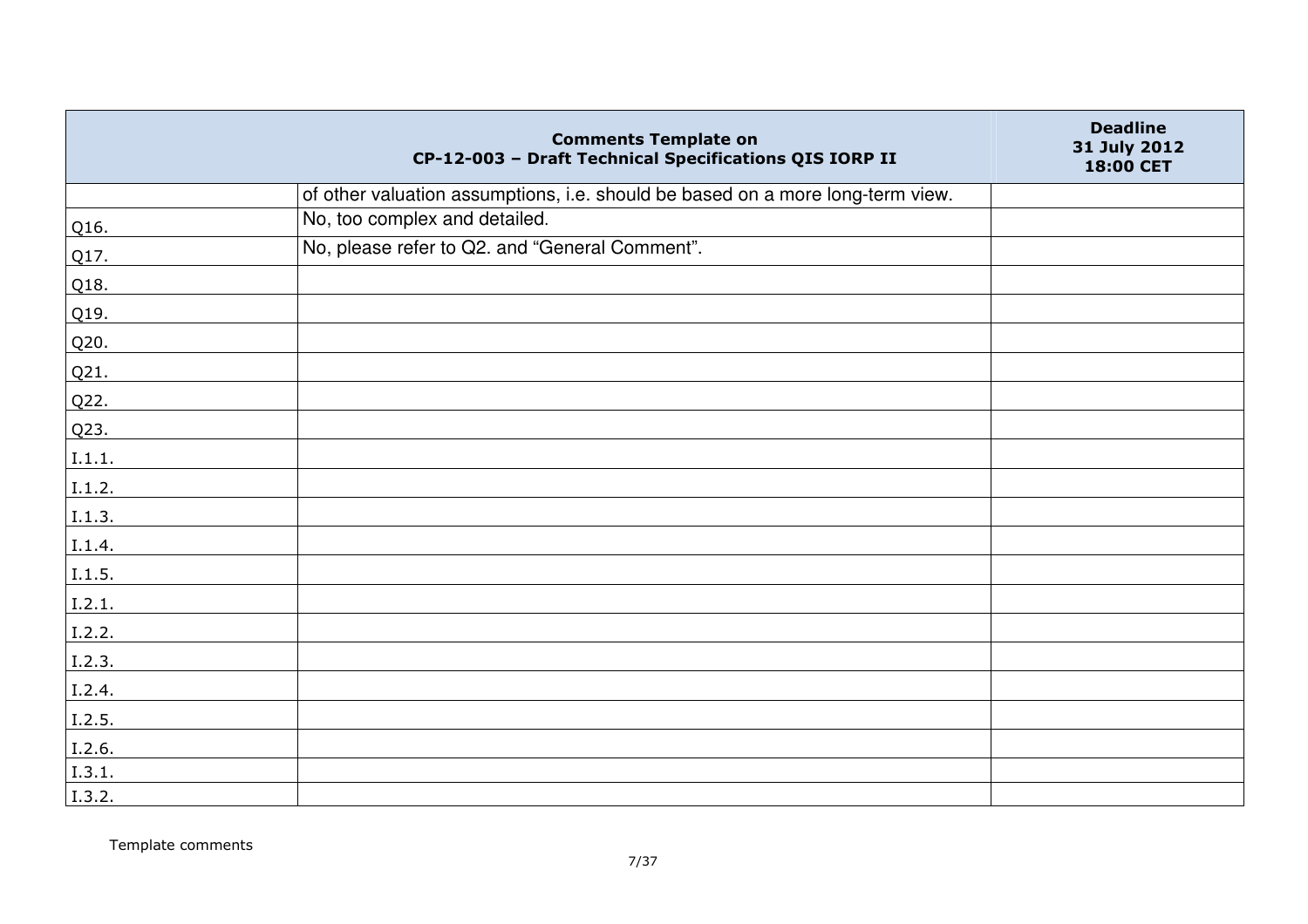|         | <b>Comments Template on</b><br>CP-12-003 - Draft Technical Specifications QIS IORP II | <b>Deadline</b><br>31 July 2012<br>18:00 CET |
|---------|---------------------------------------------------------------------------------------|----------------------------------------------|
| I.4.1.  |                                                                                       |                                              |
| I.4.2.  |                                                                                       |                                              |
| I.4.3.  |                                                                                       |                                              |
| I.4.4.  |                                                                                       |                                              |
| I.4.5.  |                                                                                       |                                              |
| I.4.6.  |                                                                                       |                                              |
| I.4.7.  |                                                                                       |                                              |
| I.4.8.  |                                                                                       |                                              |
| I.4.9.  |                                                                                       |                                              |
| I.4.10. |                                                                                       |                                              |
| I.4.11. |                                                                                       |                                              |
| I.4.12. |                                                                                       |                                              |
| I.4.13. |                                                                                       |                                              |
| I.4.14. |                                                                                       |                                              |
| I.4.15. |                                                                                       |                                              |
| I.4.16. |                                                                                       |                                              |
| I.4.17. |                                                                                       |                                              |
| I.4.18. |                                                                                       |                                              |
| I.4.19. |                                                                                       |                                              |
| I.4.20. |                                                                                       |                                              |
| I.4.21. |                                                                                       |                                              |
| I.4.22. |                                                                                       |                                              |
| I.5.1.  |                                                                                       |                                              |
| I.5.2.  |                                                                                       |                                              |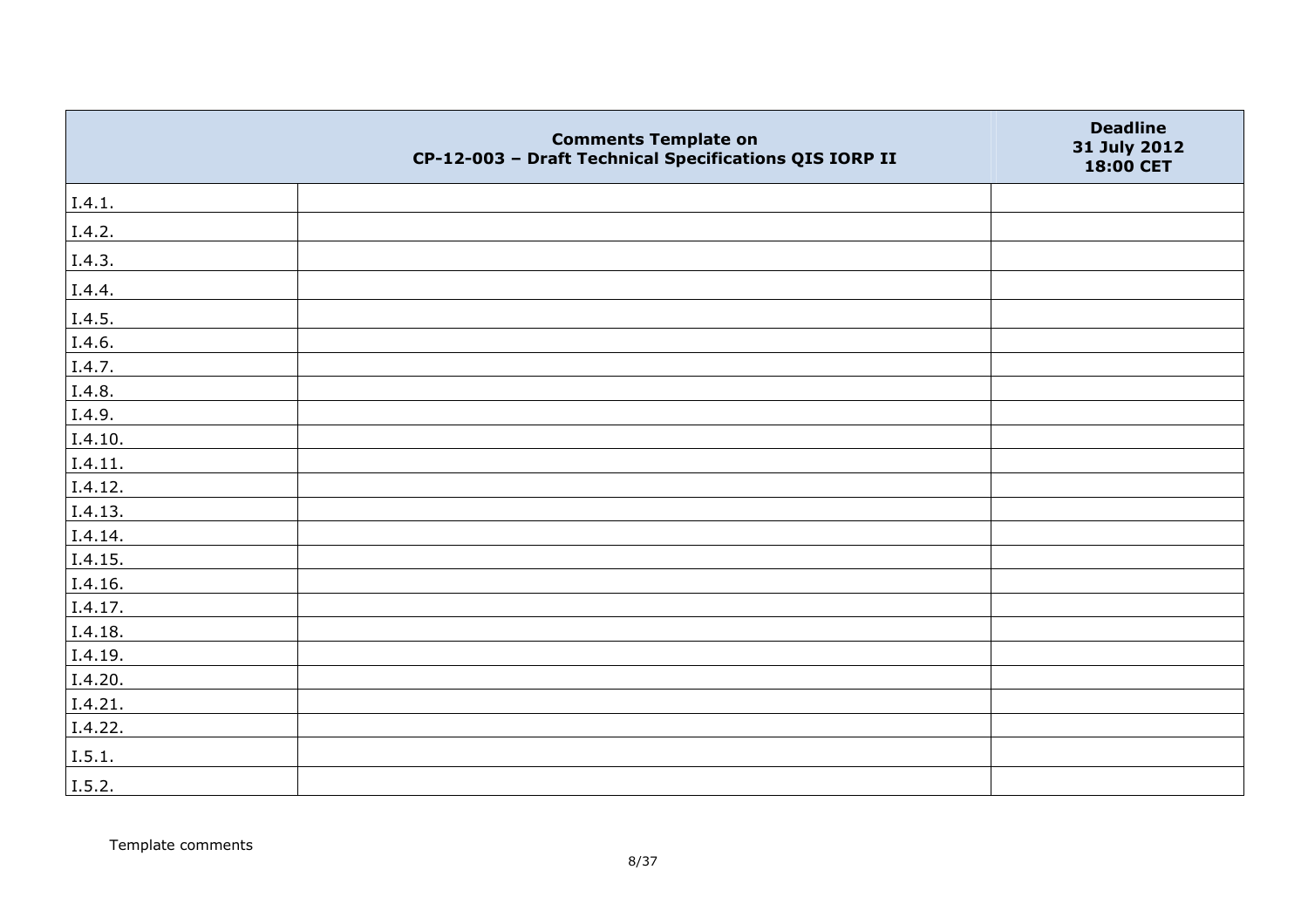|        | <b>Comments Template on</b><br>CP-12-003 - Draft Technical Specifications QIS IORP II | <b>Deadline</b><br>31 July 2012<br>18:00 CET |
|--------|---------------------------------------------------------------------------------------|----------------------------------------------|
| I.5.3. |                                                                                       |                                              |
| I.5.4. |                                                                                       |                                              |
| I.5.5. |                                                                                       |                                              |
| I.5.6. |                                                                                       |                                              |
| I.5.7. |                                                                                       |                                              |
| I.5.8. |                                                                                       |                                              |
| I.6.1. |                                                                                       |                                              |
| I.6.2. |                                                                                       |                                              |
| I.6.3. |                                                                                       |                                              |
| I.7.1. |                                                                                       |                                              |
| I.7.2. |                                                                                       |                                              |
| I.7.3. |                                                                                       |                                              |
| I.7.4. |                                                                                       |                                              |
| I.7.5. |                                                                                       |                                              |
| I.8.1. |                                                                                       |                                              |
| I.8.2. |                                                                                       |                                              |
| I.8.3. |                                                                                       |                                              |
| I.8.4. |                                                                                       |                                              |
| I.8.5. |                                                                                       |                                              |
| I.8.6. |                                                                                       |                                              |
| I.9.1. |                                                                                       |                                              |
| I.9.2. |                                                                                       |                                              |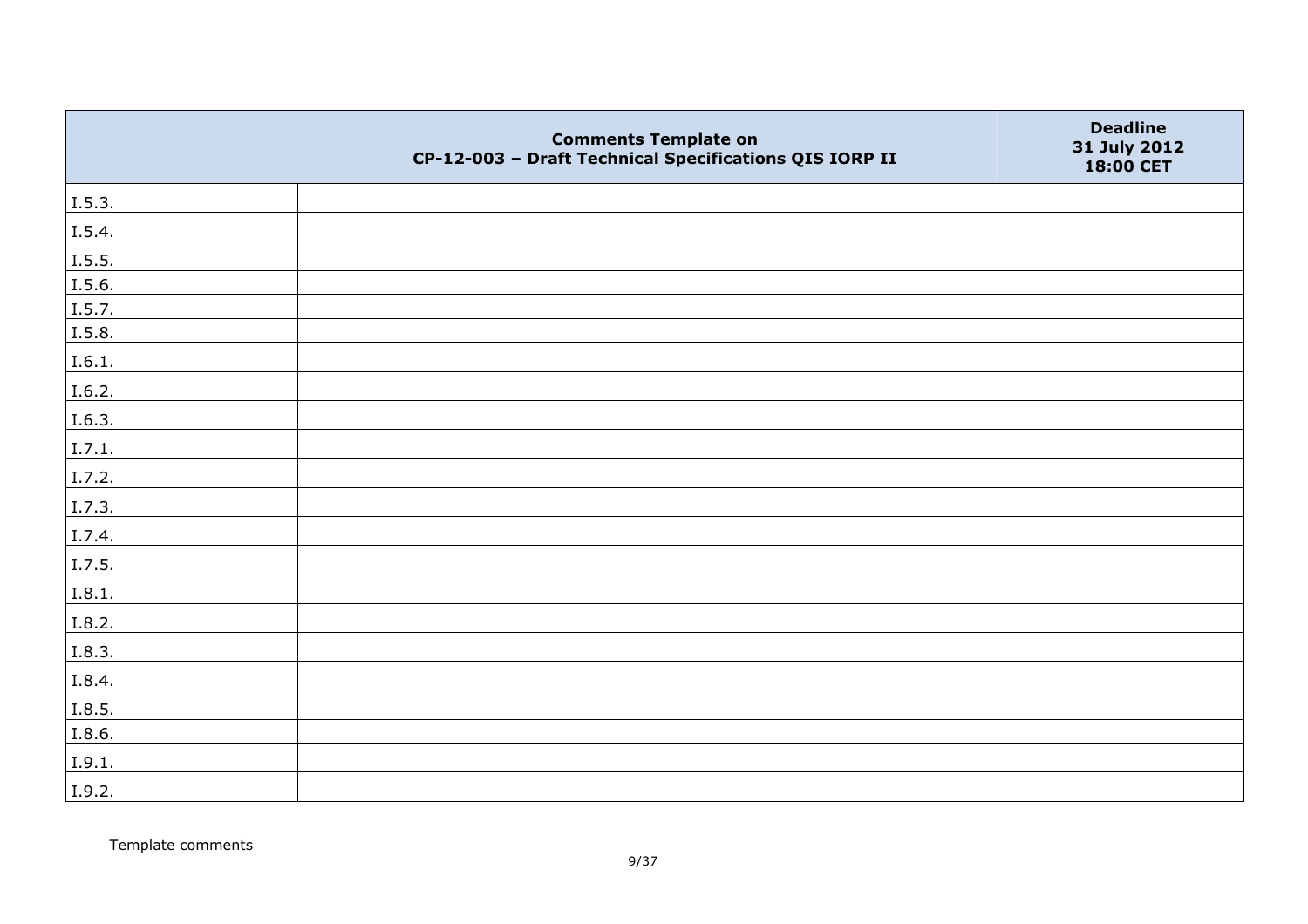|           | <b>Comments Template on</b><br>CP-12-003 - Draft Technical Specifications QIS IORP II | <b>Deadline</b><br>31 July 2012<br>18:00 CET |
|-----------|---------------------------------------------------------------------------------------|----------------------------------------------|
| I.9.3.    |                                                                                       |                                              |
| I.10.1.   |                                                                                       |                                              |
| I.10.2.   |                                                                                       |                                              |
| I.10.3.   |                                                                                       |                                              |
| I.10.4    |                                                                                       |                                              |
| I.11.1    |                                                                                       |                                              |
| HBS.1.1.  |                                                                                       |                                              |
| HBS.2.1.  |                                                                                       |                                              |
| HBS.2.2.  |                                                                                       |                                              |
| HBS.2.3.  |                                                                                       |                                              |
| HBS.2.4.  |                                                                                       |                                              |
| HBS.2.5.  |                                                                                       |                                              |
| HBS.2.6.  |                                                                                       |                                              |
| HBS.2.7.  |                                                                                       |                                              |
| HBS.2.8.  |                                                                                       |                                              |
| HBS.3.1.  |                                                                                       |                                              |
| HBS.3.2.  |                                                                                       |                                              |
| HBS.3.3.  |                                                                                       |                                              |
| HBS.3.4.  |                                                                                       |                                              |
| HBS.3.5.  |                                                                                       |                                              |
| HBS.3.6.  |                                                                                       |                                              |
| HBS.3.7.  |                                                                                       |                                              |
| HBS.3.8.  |                                                                                       |                                              |
| HBS.3.9.  |                                                                                       |                                              |
| HBS.3.10. |                                                                                       |                                              |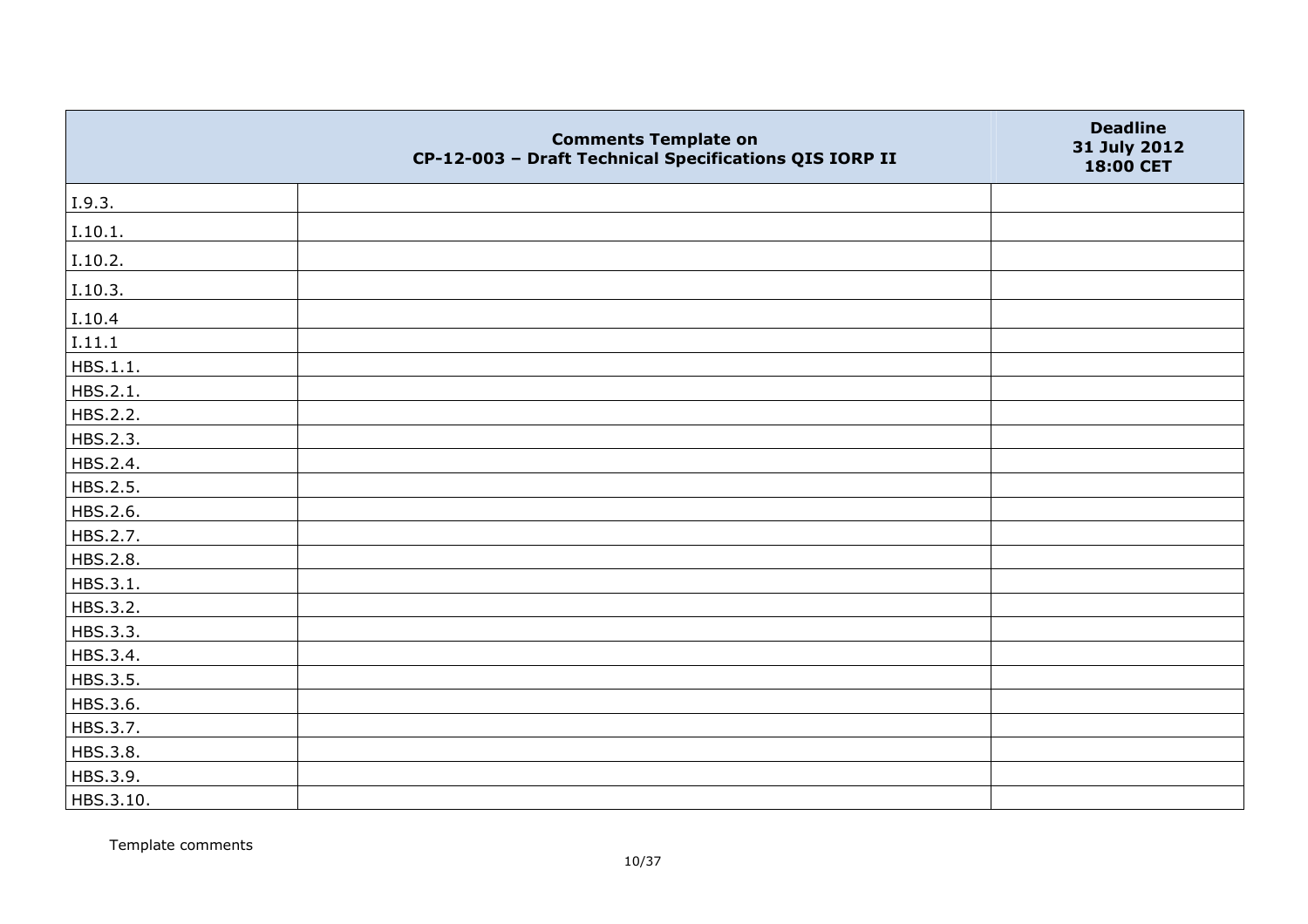|           | <b>Comments Template on</b><br>CP-12-003 - Draft Technical Specifications QIS IORP II | <b>Deadline</b><br>31 July 2012<br>18:00 CET |
|-----------|---------------------------------------------------------------------------------------|----------------------------------------------|
| HBS.3.11. |                                                                                       |                                              |
| HBS.3.12. |                                                                                       |                                              |
| HBS.3.13. |                                                                                       |                                              |
| HBS.3.14. |                                                                                       |                                              |
| HBS.3.15. |                                                                                       |                                              |
| HBS.3.16. |                                                                                       |                                              |
| HBS.3.17. |                                                                                       |                                              |
| HBS.3.18. |                                                                                       |                                              |
| HBS.3.19. |                                                                                       |                                              |
| HBS.3.20. |                                                                                       |                                              |
| HBS.3.21. |                                                                                       |                                              |
| HBS.3.22. |                                                                                       |                                              |
| HBS.3.23. |                                                                                       |                                              |
| HBS.3.24. |                                                                                       |                                              |
| HBS.3.25. |                                                                                       |                                              |
| HBS.3.26. |                                                                                       |                                              |
| HBS.3.27. |                                                                                       |                                              |
| HBS.3.28. |                                                                                       |                                              |
| HBS.3.29. |                                                                                       |                                              |
| HBS.4.1.  |                                                                                       |                                              |
| HBS.4.2.  |                                                                                       |                                              |
| HBS.4.3.  |                                                                                       |                                              |
| HBS.4.4.  |                                                                                       |                                              |
| HBS.4.5.  |                                                                                       |                                              |
| HBS.4.6.  |                                                                                       |                                              |
| HBS.4.7.  |                                                                                       |                                              |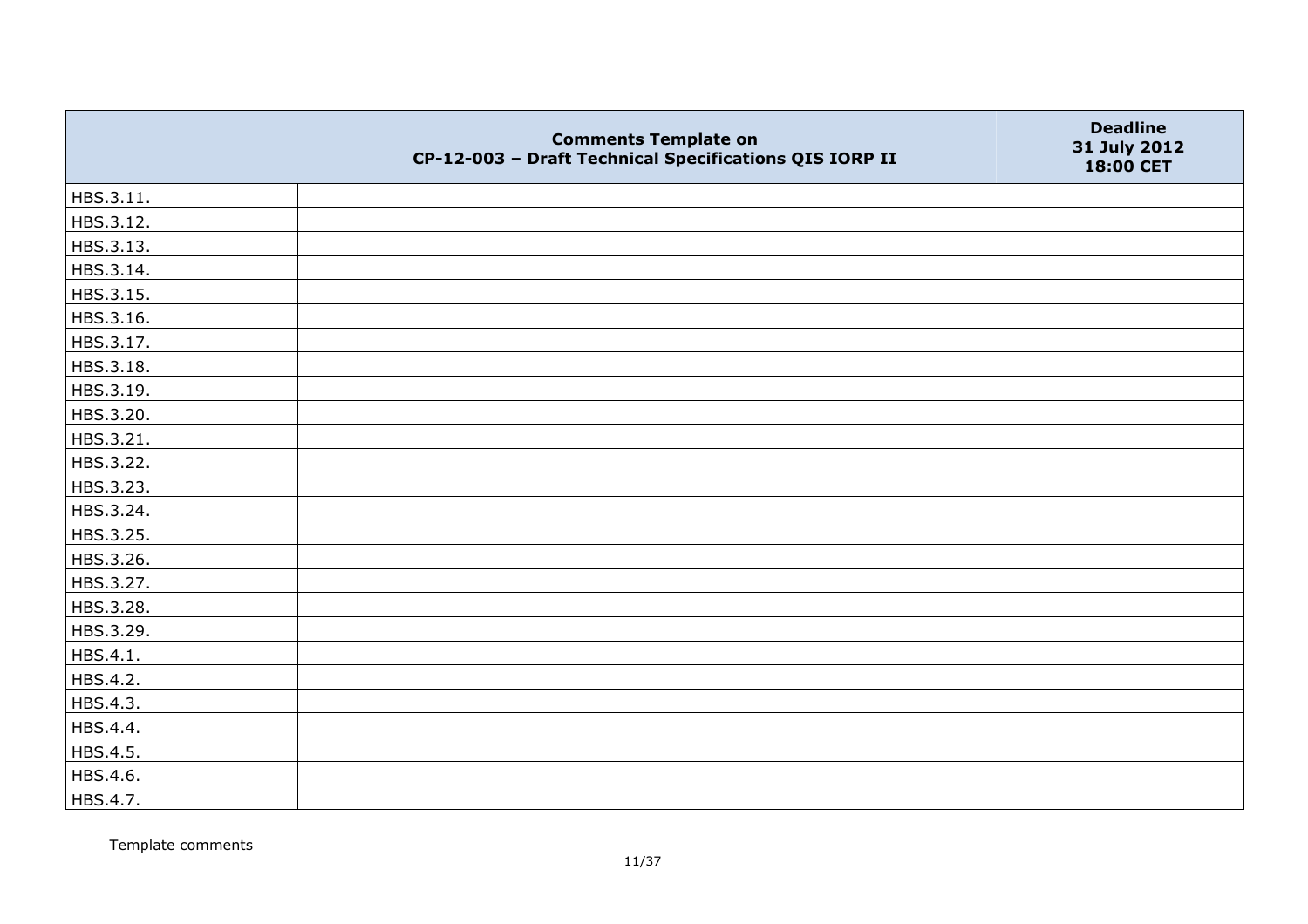|           | <b>Comments Template on</b><br>CP-12-003 - Draft Technical Specifications QIS IORP II | <b>Deadline</b><br>31 July 2012<br>18:00 CET |
|-----------|---------------------------------------------------------------------------------------|----------------------------------------------|
| HBS.4.8.  |                                                                                       |                                              |
| HBS.4.9.  |                                                                                       |                                              |
| HBS.4.10. |                                                                                       |                                              |
| HBS.4.11. |                                                                                       |                                              |
| HBS.4.12. |                                                                                       |                                              |
| HBS.4.13. |                                                                                       |                                              |
| HBS.4.14. |                                                                                       |                                              |
| HBS.4.15. |                                                                                       |                                              |
| HBS.4.16. |                                                                                       |                                              |
| HBS.4.17. |                                                                                       |                                              |
| HBS.4.18. |                                                                                       |                                              |
| HBS.4.19. |                                                                                       |                                              |
| HBS.4.20. |                                                                                       |                                              |
| HBS.4.21. |                                                                                       |                                              |
| HBS.4.22. |                                                                                       |                                              |
| HBS.4.23. |                                                                                       |                                              |
| HBS.4.24. |                                                                                       |                                              |
| HBS.4.25. |                                                                                       |                                              |
| HBS.4.26. |                                                                                       |                                              |
| HBS.4.27. |                                                                                       |                                              |
| HBS.4.28. |                                                                                       |                                              |
| HBS.4.29. |                                                                                       |                                              |
| HBS.4.30. |                                                                                       |                                              |
| HBS.4.31. |                                                                                       |                                              |
| HBS.4.32. |                                                                                       |                                              |
| HBS.4.33. |                                                                                       |                                              |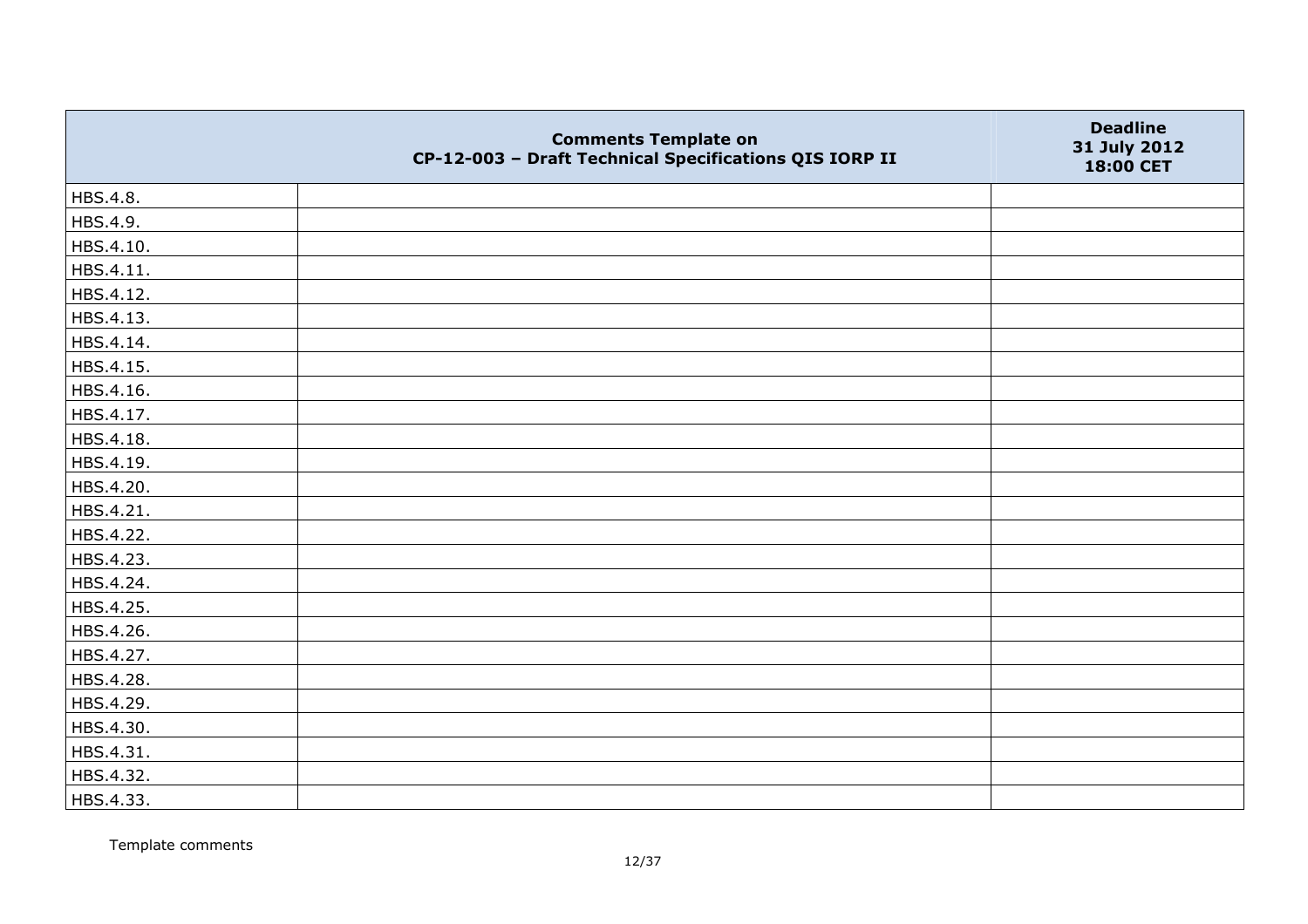|           | <b>Comments Template on</b><br>CP-12-003 - Draft Technical Specifications QIS IORP II | <b>Deadline</b><br>31 July 2012<br>18:00 CET |
|-----------|---------------------------------------------------------------------------------------|----------------------------------------------|
| HBS.4.34. |                                                                                       |                                              |
| HBS.4.35. |                                                                                       |                                              |
| HBS.4.36. |                                                                                       |                                              |
| HBS.4.37. |                                                                                       |                                              |
| HBS.4.38. |                                                                                       |                                              |
| HBS.4.39. |                                                                                       |                                              |
| HBS.4.40. |                                                                                       |                                              |
| HBS.4.41. |                                                                                       |                                              |
| HBS.4.42. |                                                                                       |                                              |
| HBS.4.43. |                                                                                       |                                              |
| HBS.4.44. |                                                                                       |                                              |
| HBS.4.45. |                                                                                       |                                              |
| HBS.4.46. |                                                                                       |                                              |
| HBS.4.47. |                                                                                       |                                              |
| HBS.4.48. |                                                                                       |                                              |
| HBS.4.49. |                                                                                       |                                              |
| HBS.4.50. |                                                                                       |                                              |
| HBS.4.51. |                                                                                       |                                              |
| HBS.4.52. |                                                                                       |                                              |
| HBS.4.53. |                                                                                       |                                              |
| HBS.4.54. |                                                                                       |                                              |
| HBS.4.55. |                                                                                       |                                              |
| HBS.4.56. |                                                                                       |                                              |
| HBS.4.57. |                                                                                       |                                              |
| HBS.4.58. |                                                                                       |                                              |
| HBS.4.59. |                                                                                       |                                              |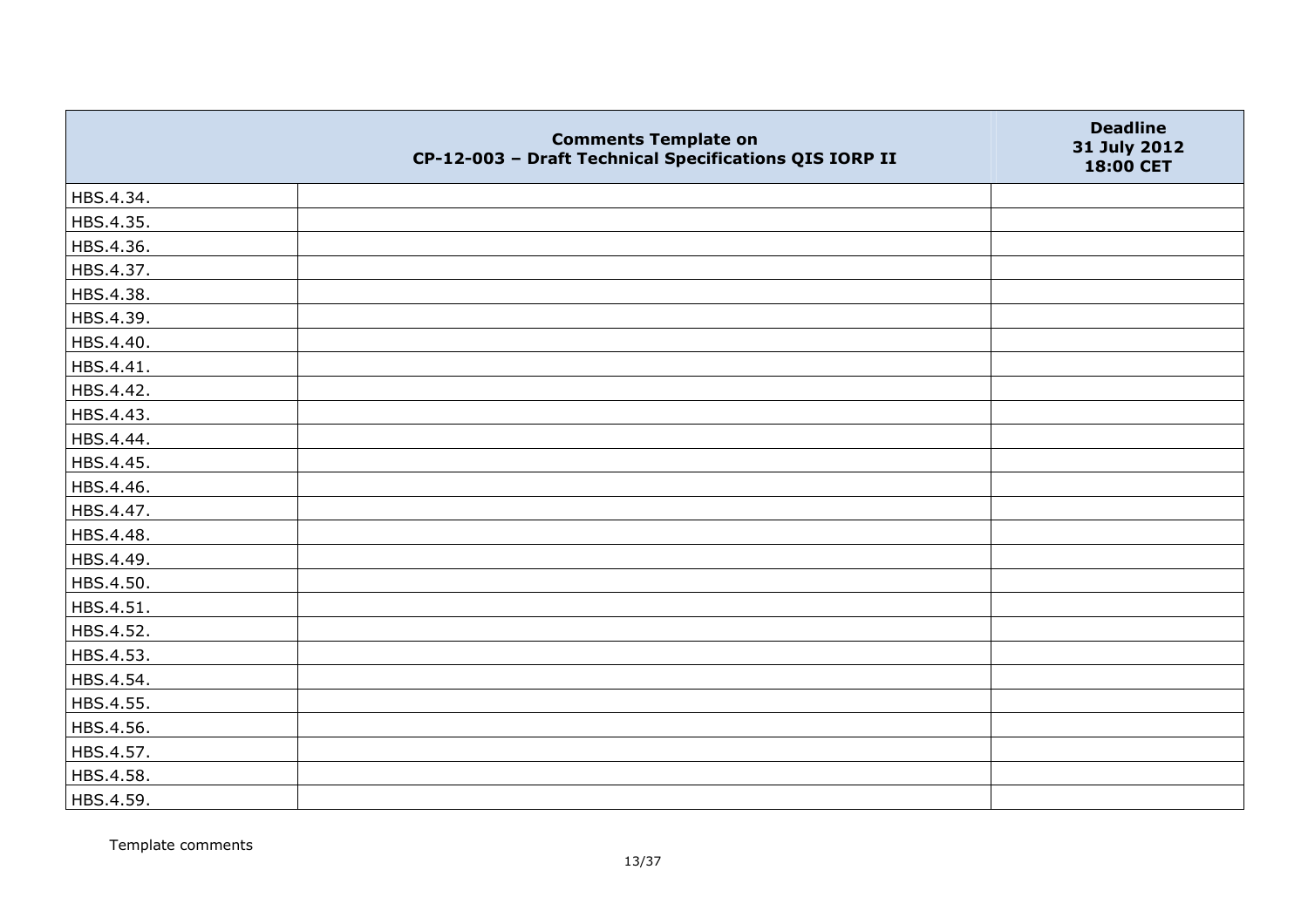|           | <b>Comments Template on</b><br>CP-12-003 - Draft Technical Specifications QIS IORP II | <b>Deadline</b><br>31 July 2012<br>18:00 CET |
|-----------|---------------------------------------------------------------------------------------|----------------------------------------------|
| HBS.4.60. |                                                                                       |                                              |
| HBS.4.61. |                                                                                       |                                              |
| HBS.5.1.  |                                                                                       |                                              |
| HBS.5.2.  |                                                                                       |                                              |
| HBS.5.3.  |                                                                                       |                                              |
| HBS.5.4.  |                                                                                       |                                              |
| HBS.5.5.  |                                                                                       |                                              |
| HBS.6.1.  |                                                                                       |                                              |
| HBS.6.2.  |                                                                                       |                                              |
| HBS.6.3.  |                                                                                       |                                              |
| HBS.6.4.  |                                                                                       |                                              |
| HBS.6.5.  |                                                                                       |                                              |
| HBS.6.6.  |                                                                                       |                                              |
| HBS.6.7.  |                                                                                       |                                              |
| HBS.6.8.  |                                                                                       |                                              |
| HBS.6.9.  |                                                                                       |                                              |
| HBS.6.10. |                                                                                       |                                              |
| HBS.6.11. |                                                                                       |                                              |
| HBS.6.12. |                                                                                       |                                              |
| HBS.6.13. |                                                                                       |                                              |
| HBS.6.14. |                                                                                       |                                              |
| HBS.6.15. |                                                                                       |                                              |
| HBS.6.16. |                                                                                       |                                              |
| HBS.6.17. |                                                                                       |                                              |
| HBS.6.18. |                                                                                       |                                              |
| HBS.6.19. |                                                                                       |                                              |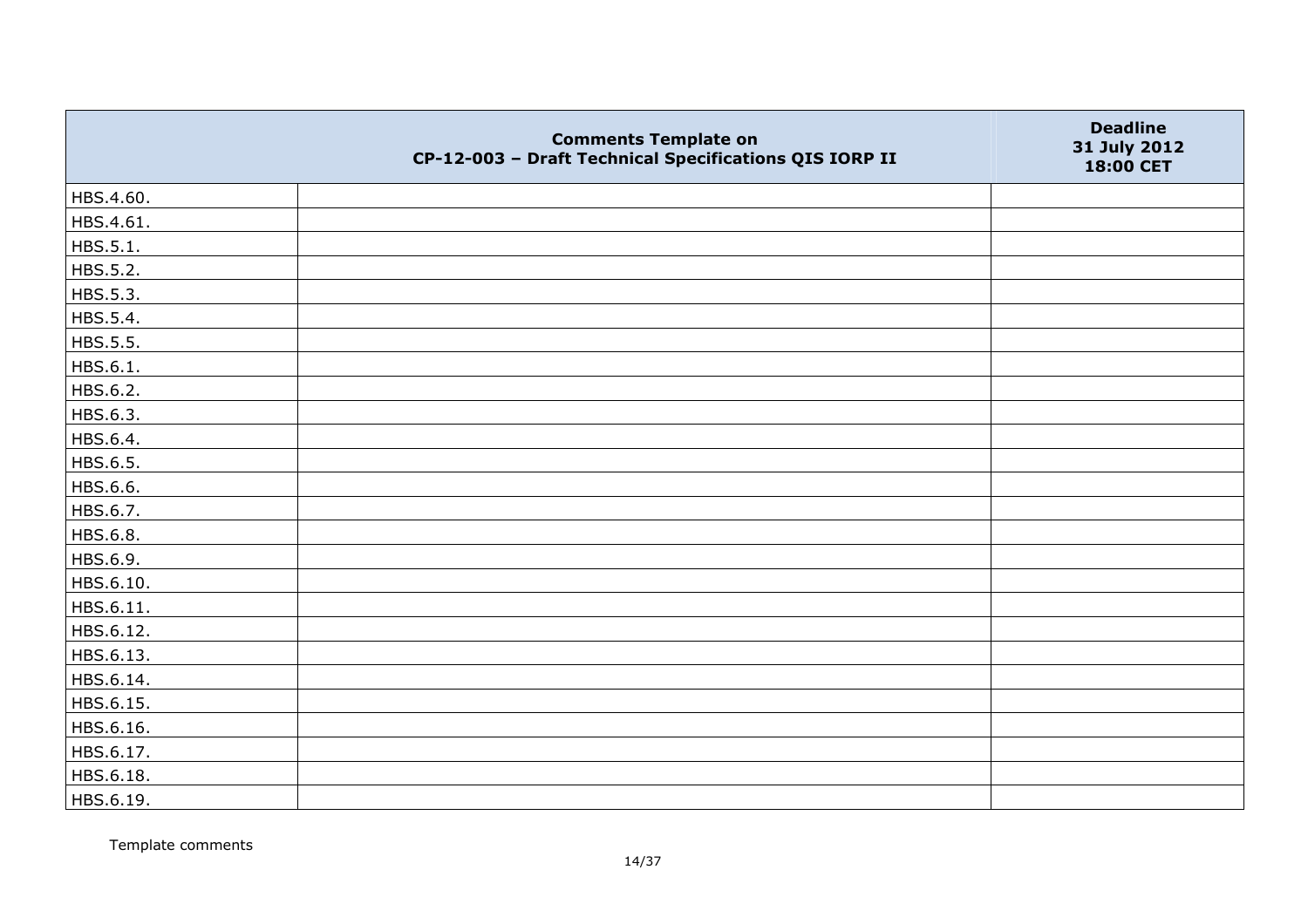|           | <b>Comments Template on</b><br>CP-12-003 - Draft Technical Specifications QIS IORP II | <b>Deadline</b><br>31 July 2012<br>18:00 CET |
|-----------|---------------------------------------------------------------------------------------|----------------------------------------------|
| HBS.6.20. |                                                                                       |                                              |
| HBS.6.21. |                                                                                       |                                              |
| HBS.6.22. |                                                                                       |                                              |
| HBS.6.23. |                                                                                       |                                              |
| HBS.6.24. |                                                                                       |                                              |
| HBS.6.25. |                                                                                       |                                              |
| HBS.6.26. |                                                                                       |                                              |
| HBS.6.27. |                                                                                       |                                              |
| HBS.6.28. |                                                                                       |                                              |
| HBS.6.29. |                                                                                       |                                              |
| HBS.6.30. |                                                                                       |                                              |
| HBS.6.31. |                                                                                       |                                              |
| HBS.6.32. |                                                                                       |                                              |
| HBS.6.33. |                                                                                       |                                              |
| HBS.6.34. |                                                                                       |                                              |
| HBS.6.35. |                                                                                       |                                              |
| HBS.6.36. |                                                                                       |                                              |
| HBS.6.37. |                                                                                       |                                              |
| HBS.6.38. |                                                                                       |                                              |
| HBS.6.39. |                                                                                       |                                              |
| HBS.6.40. |                                                                                       |                                              |
| HBS.6.41. |                                                                                       |                                              |
| HBS.6.42. |                                                                                       |                                              |
| HBS.6.43. |                                                                                       |                                              |
| HBS.6.44. |                                                                                       |                                              |
| HBS.6.45. |                                                                                       |                                              |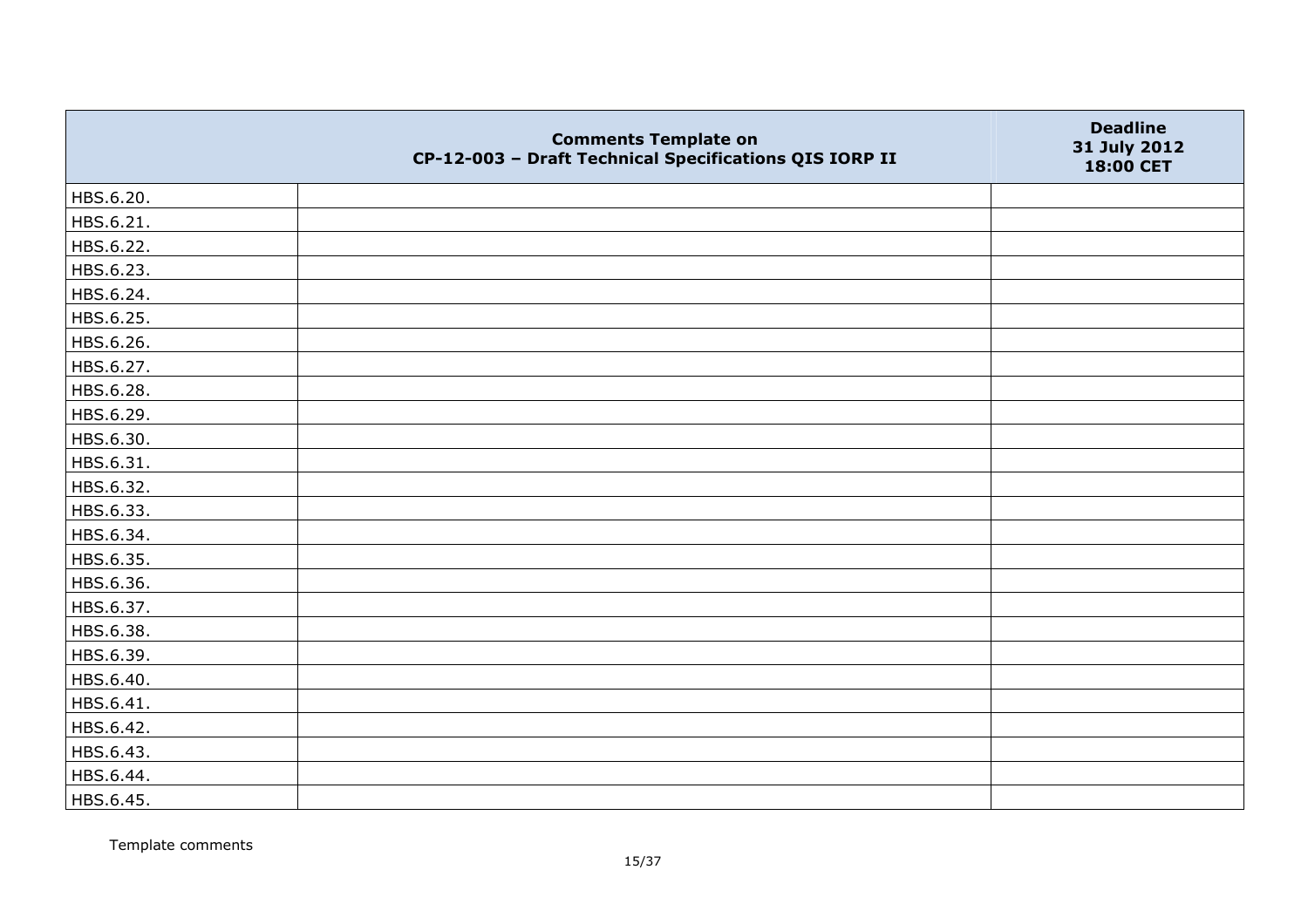|           | <b>Comments Template on</b><br>CP-12-003 - Draft Technical Specifications QIS IORP II | <b>Deadline</b><br>31 July 2012<br>18:00 CET |
|-----------|---------------------------------------------------------------------------------------|----------------------------------------------|
| HBS.6.46. |                                                                                       |                                              |
| HBS.6.47. |                                                                                       |                                              |
| HBS.6.48. |                                                                                       |                                              |
| HBS.6.49. |                                                                                       |                                              |
| HBS.6.50. |                                                                                       |                                              |
| HBS.6.51. |                                                                                       |                                              |
| HBS.6.52. |                                                                                       |                                              |
| HBS.6.53. |                                                                                       |                                              |
| HBS.6.54. |                                                                                       |                                              |
| HBS.6.55. |                                                                                       |                                              |
| HBS.6.56. |                                                                                       |                                              |
| HBS.6.57. |                                                                                       |                                              |
| HBS.6.58. |                                                                                       |                                              |
| HBS.6.59. |                                                                                       |                                              |
| HBS.6.60. |                                                                                       |                                              |
| HBS.6.61. |                                                                                       |                                              |
| HBS.6.62. |                                                                                       |                                              |
| HBS.6.63. |                                                                                       |                                              |
| HBS.6.64. |                                                                                       |                                              |
| HBS.6.65. |                                                                                       |                                              |
| HBS.6.66. |                                                                                       |                                              |
| HBS.6.67. |                                                                                       |                                              |
| HBS.6.68. |                                                                                       |                                              |
| HBS.6.69. |                                                                                       |                                              |
| HBS.6.70. |                                                                                       |                                              |
| HBS.6.71. |                                                                                       |                                              |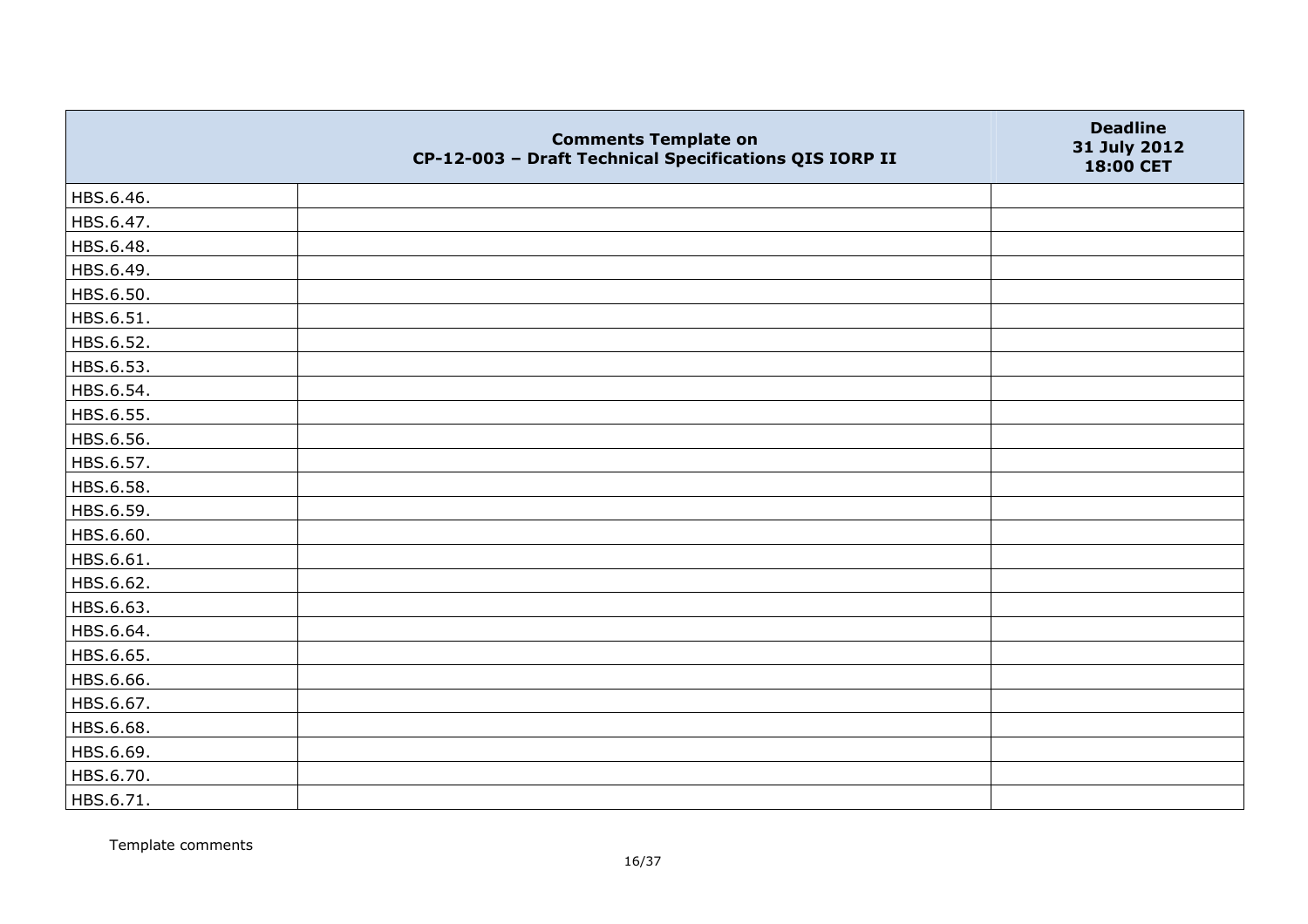|           | <b>Comments Template on</b><br>CP-12-003 - Draft Technical Specifications QIS IORP II | <b>Deadline</b><br>31 July 2012<br>18:00 CET |
|-----------|---------------------------------------------------------------------------------------|----------------------------------------------|
| HBS.6.72. |                                                                                       |                                              |
| HBS.6.73. |                                                                                       |                                              |
| HBS.6.74. |                                                                                       |                                              |
| HBS.6.75. |                                                                                       |                                              |
| HBS.6.76. |                                                                                       |                                              |
| HBS.6.77. |                                                                                       |                                              |
| HBS.6.78. |                                                                                       |                                              |
| HBS.6.79. |                                                                                       |                                              |
| HBS.6.80. |                                                                                       |                                              |
| HBS.6.81. |                                                                                       |                                              |
| HBS.6.82. |                                                                                       |                                              |
| HBS.6.83. |                                                                                       |                                              |
| HBS.6.84. |                                                                                       |                                              |
| HBS.6.85. |                                                                                       |                                              |
| HBS.6.86. |                                                                                       |                                              |
| HBS.6.87. |                                                                                       |                                              |
| HBS.6.88. |                                                                                       |                                              |
| HBS.6.89. |                                                                                       |                                              |
| HBS.6.90. |                                                                                       |                                              |
| HBS.7.1.  |                                                                                       |                                              |
| HBS.7.2.  |                                                                                       |                                              |
| HBS.7.3.  |                                                                                       |                                              |
| HBS.7.4.  |                                                                                       |                                              |
| HBS.7.5.  |                                                                                       |                                              |
| HBS.7.6.  |                                                                                       |                                              |
| HBS.7.7.  |                                                                                       |                                              |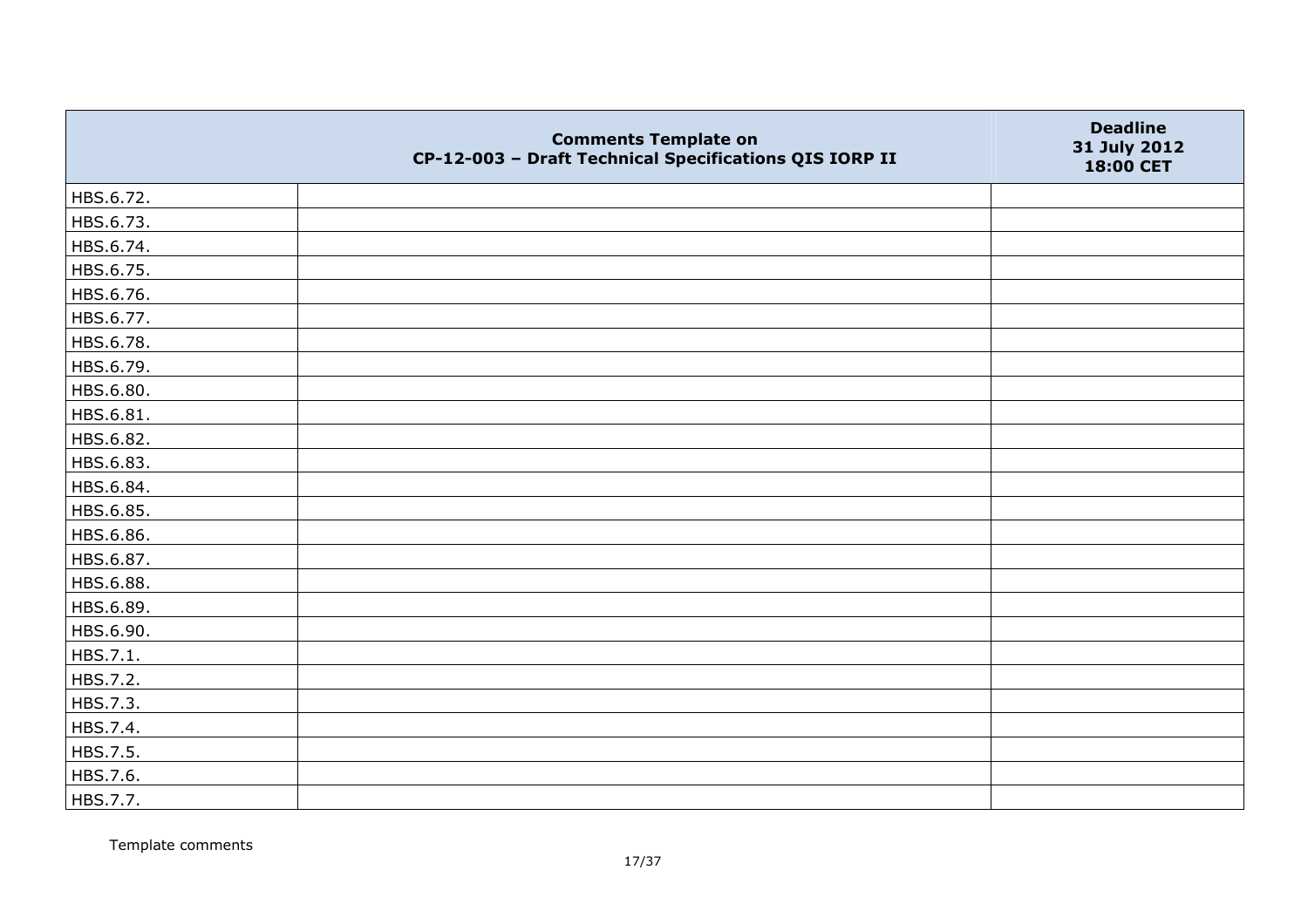|           | <b>Comments Template on</b><br>CP-12-003 - Draft Technical Specifications QIS IORP II | <b>Deadline</b><br>31 July 2012<br>18:00 CET |
|-----------|---------------------------------------------------------------------------------------|----------------------------------------------|
| HBS.7.8.  |                                                                                       |                                              |
| HBS.7.9.  |                                                                                       |                                              |
| HBS.7.10. |                                                                                       |                                              |
| HBS.7.11. |                                                                                       |                                              |
| HBS.7.12. |                                                                                       |                                              |
| HBS.7.13. |                                                                                       |                                              |
| HBS.7.14. |                                                                                       |                                              |
| HBS.7.15. |                                                                                       |                                              |
| HBS.7.16. |                                                                                       |                                              |
| HBS.7.17. |                                                                                       |                                              |
| HBS.7.18. |                                                                                       |                                              |
| HBS.7.19. |                                                                                       |                                              |
| HBS.7.20. |                                                                                       |                                              |
| HBS.7.21. |                                                                                       |                                              |
| HBS.7.22. |                                                                                       |                                              |
| HBS.7.23. |                                                                                       |                                              |
| HBS.7.24. |                                                                                       |                                              |
| HBS.7.25. |                                                                                       |                                              |
| HBS.7.26. |                                                                                       |                                              |
| HBS.7.27. |                                                                                       |                                              |
| HBS.7.28. |                                                                                       |                                              |
| HBS.7.29. |                                                                                       |                                              |
| HBS.7.30. |                                                                                       |                                              |
| HBS.7.31. |                                                                                       |                                              |
| HBS.7.32. |                                                                                       |                                              |
| HBS.7.33. |                                                                                       |                                              |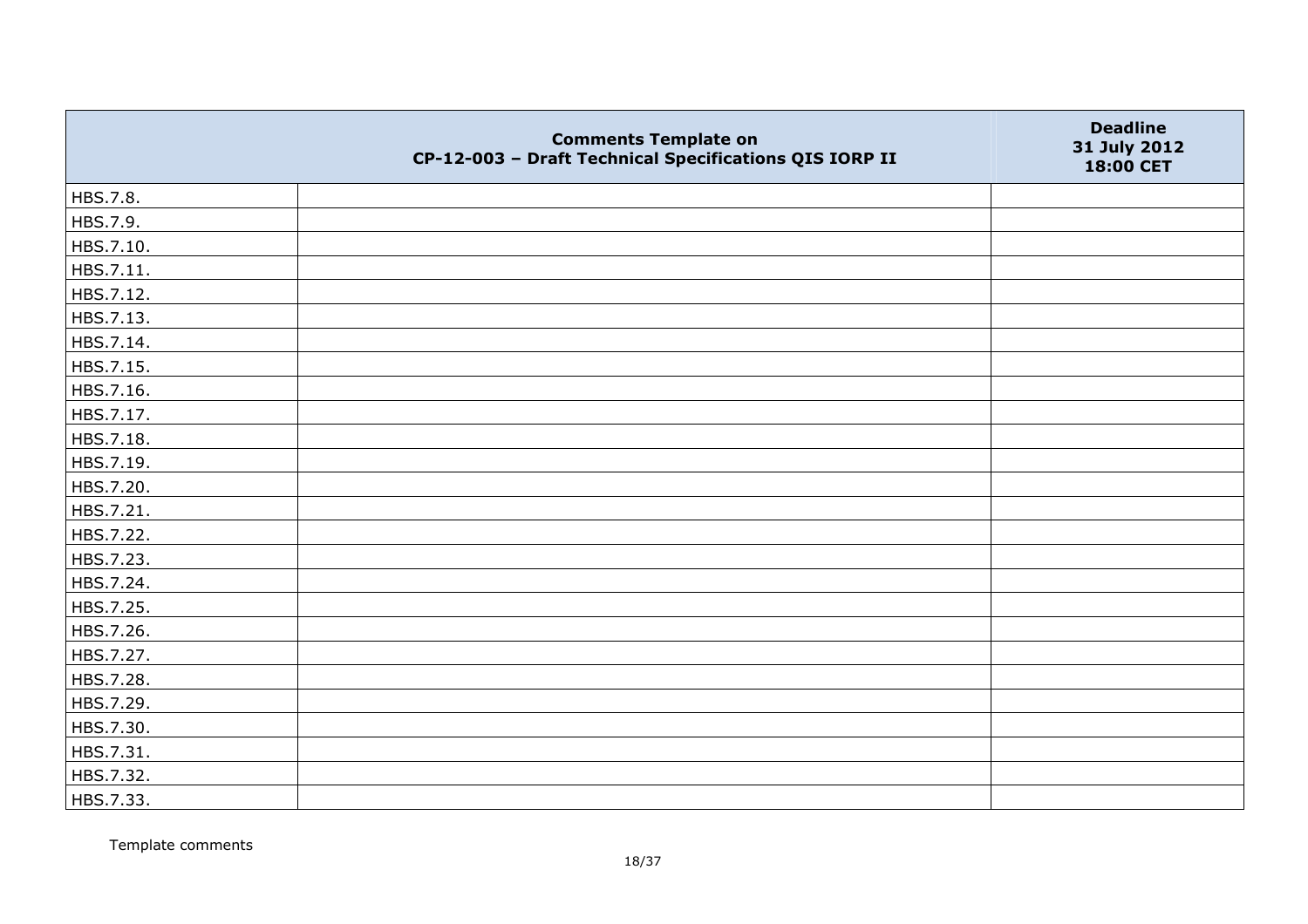|           | <b>Comments Template on</b><br>CP-12-003 - Draft Technical Specifications QIS IORP II | <b>Deadline</b><br>31 July 2012<br>18:00 CET |
|-----------|---------------------------------------------------------------------------------------|----------------------------------------------|
| HBS.7.34. |                                                                                       |                                              |
| HBS.7.35. |                                                                                       |                                              |
| HBS.7.36. |                                                                                       |                                              |
| HBS.7.37. |                                                                                       |                                              |
| HBS.7.38. |                                                                                       |                                              |
| HBS.7.39. |                                                                                       |                                              |
| HBS.7.40. |                                                                                       |                                              |
| HBS.7.41. |                                                                                       |                                              |
| HBS.7.42. |                                                                                       |                                              |
| HBS.8.1.  |                                                                                       |                                              |
| HBS.8.2.  |                                                                                       |                                              |
| HBS.8.3.  |                                                                                       |                                              |
| HBS.8.4.  |                                                                                       |                                              |
| HBS.8.5.  |                                                                                       |                                              |
| HBS.8.6.  |                                                                                       |                                              |
| HBS.8.7.  |                                                                                       |                                              |
| HBS.8.8.  |                                                                                       |                                              |
| HBS.8.9.  |                                                                                       |                                              |
| HBS.8.10. |                                                                                       |                                              |
| HBS.8.11. |                                                                                       |                                              |
| HBS.8.12. |                                                                                       |                                              |
| HBS.8.13. |                                                                                       |                                              |
| HBS.8.14. |                                                                                       |                                              |
| HBS.8.15. |                                                                                       |                                              |
| HBS.8.16. |                                                                                       |                                              |
| HBS.8.17. |                                                                                       |                                              |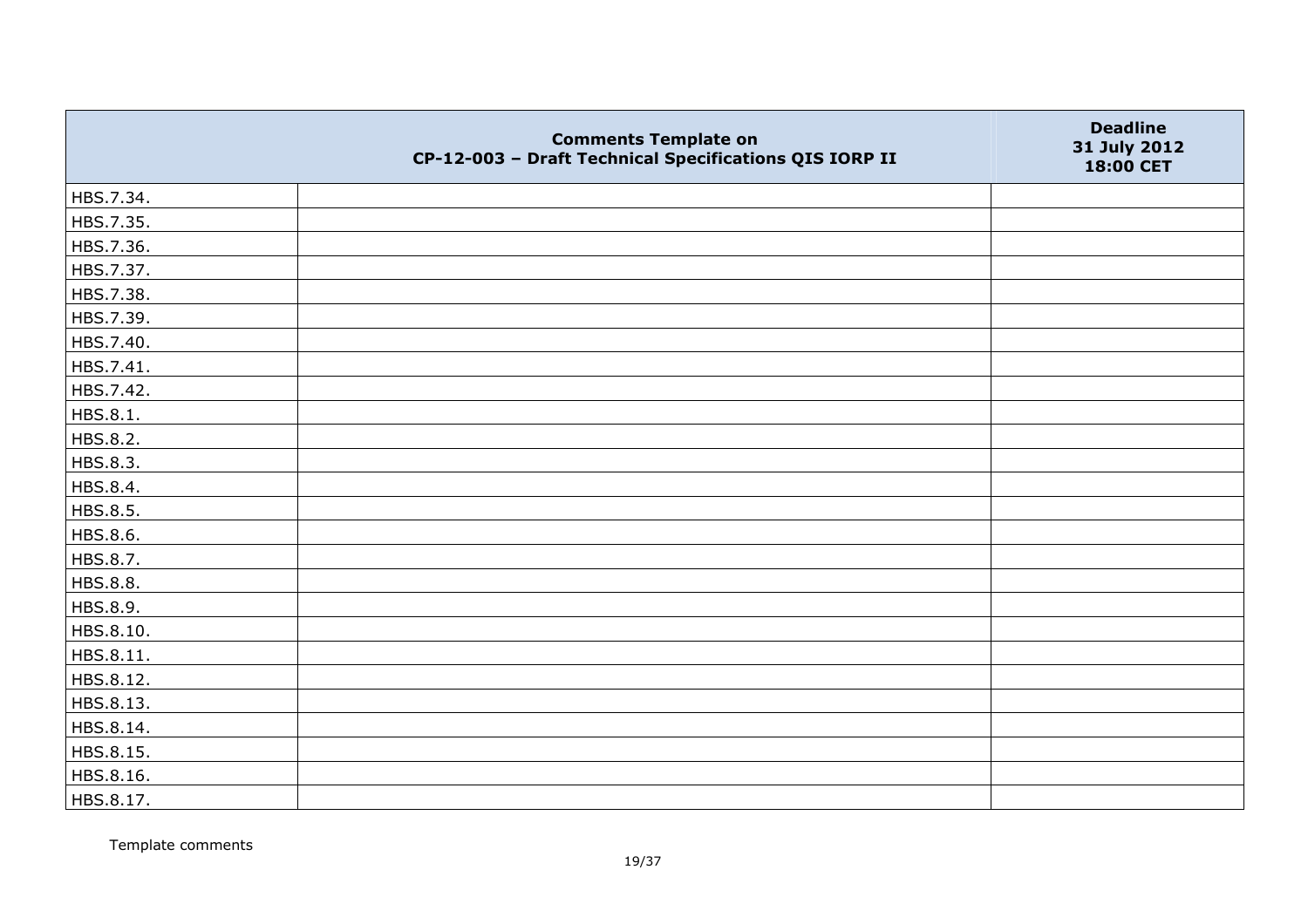|              | <b>Comments Template on</b><br>CP-12-003 - Draft Technical Specifications QIS IORP II | <b>Deadline</b><br>31 July 2012<br>18:00 CET |
|--------------|---------------------------------------------------------------------------------------|----------------------------------------------|
| HBS.8.18.    |                                                                                       |                                              |
| HBS.8.19.    |                                                                                       |                                              |
| HBS.8.20.    |                                                                                       |                                              |
| HBS.8.21.    |                                                                                       |                                              |
| HBS.8.22.    |                                                                                       |                                              |
| HBS.8.23.    |                                                                                       |                                              |
| HBS.8.24.    |                                                                                       |                                              |
| HBS.9.1.     |                                                                                       |                                              |
| HBS.9.2.     |                                                                                       |                                              |
| HBS.9.3.     |                                                                                       |                                              |
| HBS.9.4.     |                                                                                       |                                              |
| HBS.9.5.     |                                                                                       |                                              |
| HBS.9.6.     |                                                                                       |                                              |
| HBS.9.7.     |                                                                                       |                                              |
| HBS.9.8.     |                                                                                       |                                              |
| HBS.9.9.     |                                                                                       |                                              |
| SCR.1.1.     |                                                                                       |                                              |
| SCR.1.2.     |                                                                                       |                                              |
| SCR.1.3.     |                                                                                       |                                              |
| SCR.1.4.     |                                                                                       |                                              |
| $ $ SCR.1.5. |                                                                                       |                                              |
| SCR.1.6.     |                                                                                       |                                              |
| SCR.1.7.     |                                                                                       |                                              |
| SCR.1.8.     |                                                                                       |                                              |
| SCR.1.9.     |                                                                                       |                                              |
| SCR.1.10.    |                                                                                       |                                              |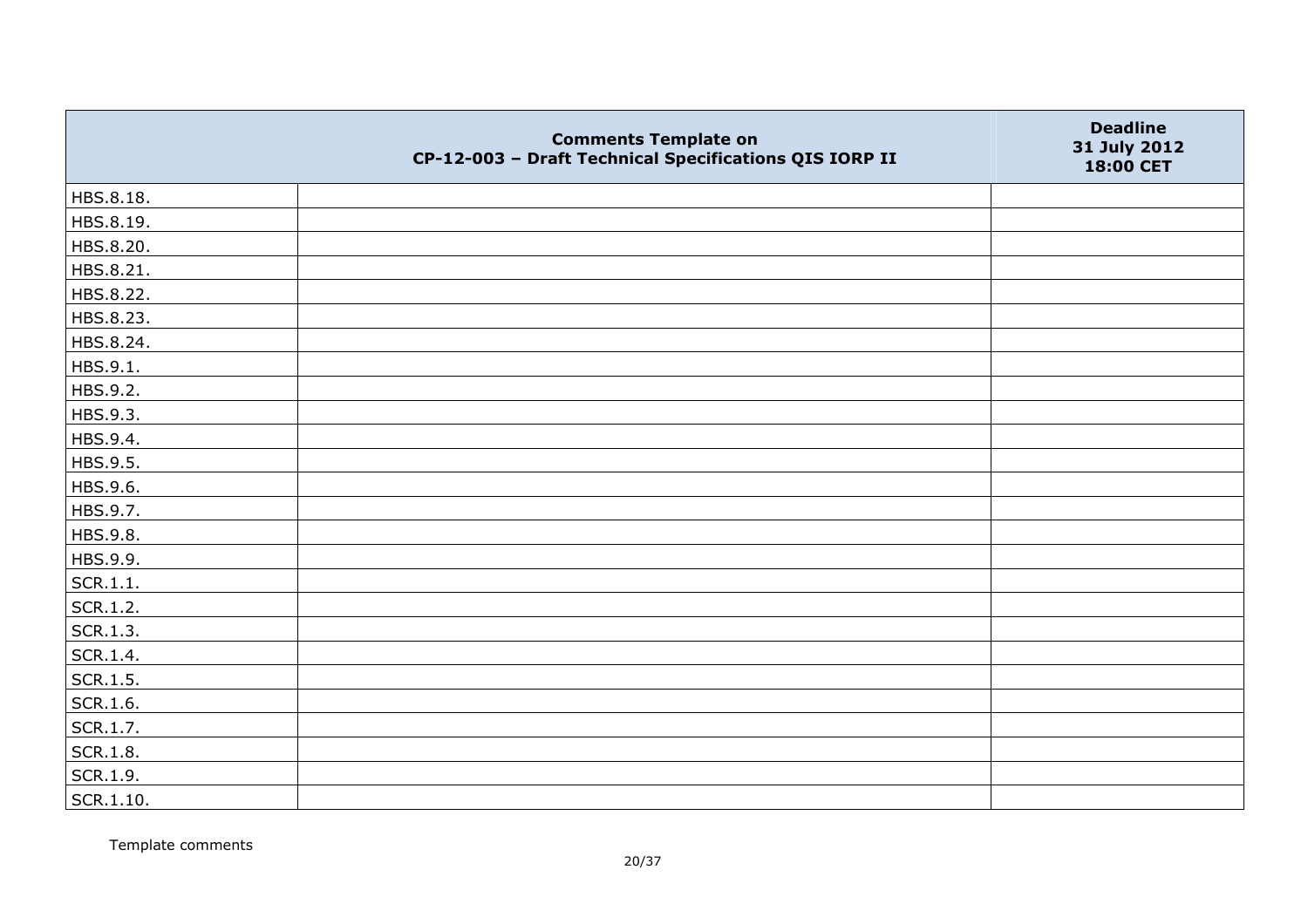|                   | <b>Comments Template on</b><br>CP-12-003 - Draft Technical Specifications QIS IORP II | <b>Deadline</b><br>31 July 2012<br>18:00 CET |
|-------------------|---------------------------------------------------------------------------------------|----------------------------------------------|
| SCR.1.11.         |                                                                                       |                                              |
| SCR.1.12.         |                                                                                       |                                              |
| SCR.1.13.         |                                                                                       |                                              |
| SCR.1.14.         |                                                                                       |                                              |
| SCR.1.15.         |                                                                                       |                                              |
| SCR.1.16.         |                                                                                       |                                              |
| $\vert$ SCR.1.17. |                                                                                       |                                              |
| SCR.1.18.         |                                                                                       |                                              |
| $ $ SCR.1.19.     |                                                                                       |                                              |
| SCR.1.20.         |                                                                                       |                                              |
| SCR.1.21.         |                                                                                       |                                              |
| SCR.1.22.         |                                                                                       |                                              |
| SCR.1.23.         |                                                                                       |                                              |
| SCR.1.24.         |                                                                                       |                                              |
| SCR.1.25.         |                                                                                       |                                              |
| SCR.2.1.          |                                                                                       |                                              |
| SCR.2.2.          |                                                                                       |                                              |
| SCR.2.3.          |                                                                                       |                                              |
| SCR.2.4.          |                                                                                       |                                              |
| SCR.2.5.          |                                                                                       |                                              |
| SCR.2.6.          |                                                                                       |                                              |
| SCR.2.7.          |                                                                                       |                                              |
| SCR.2.8.          |                                                                                       |                                              |
| SCR.2.9.          |                                                                                       |                                              |
| SCR.2.10.         |                                                                                       |                                              |
| $ $ SCR.2.11.     |                                                                                       |                                              |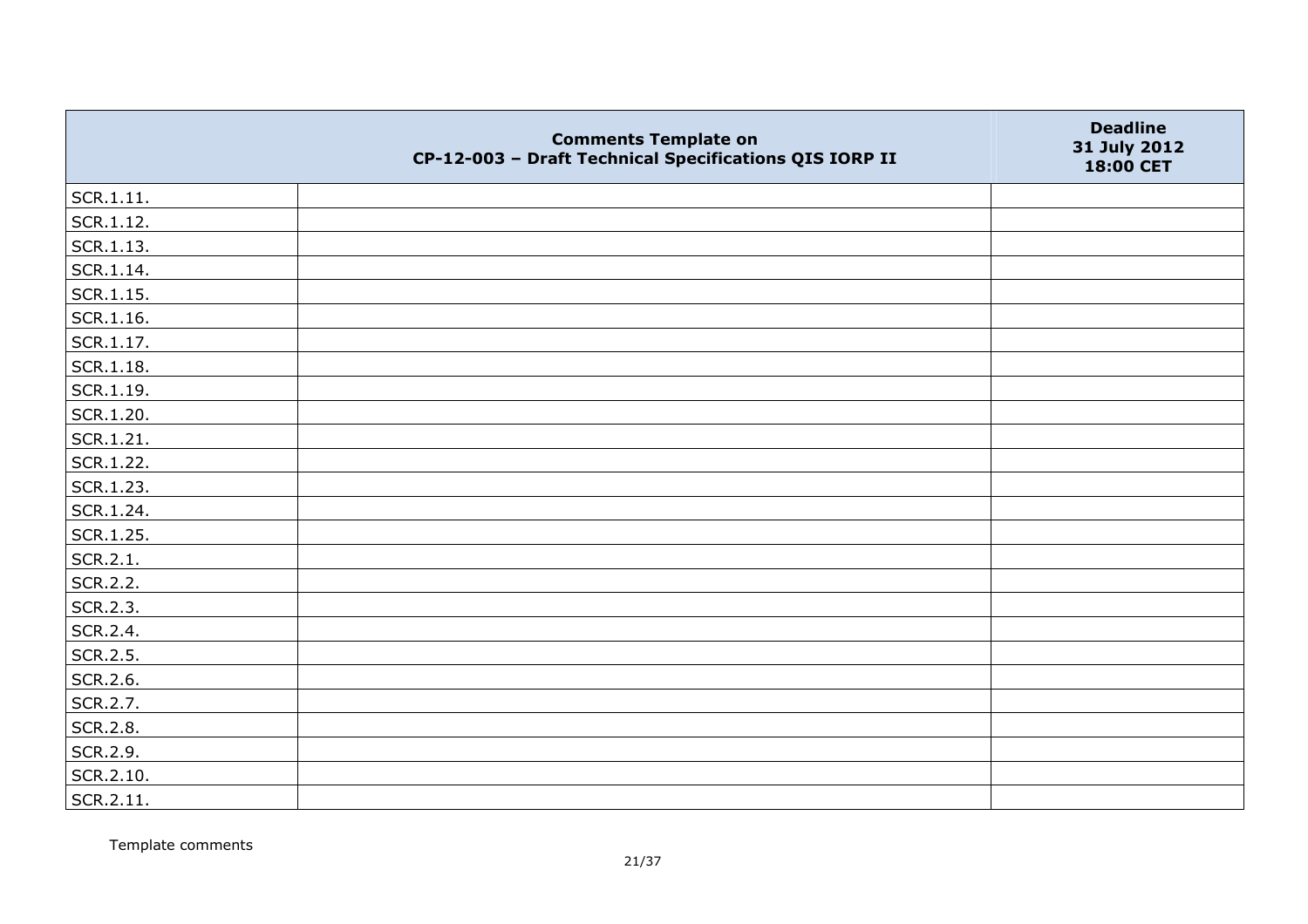|           | <b>Comments Template on</b><br>CP-12-003 - Draft Technical Specifications QIS IORP II | <b>Deadline</b><br>31 July 2012<br>18:00 CET |
|-----------|---------------------------------------------------------------------------------------|----------------------------------------------|
| SCR.2.12. |                                                                                       |                                              |
| SCR.2.13. |                                                                                       |                                              |
| SCR.2.14. |                                                                                       |                                              |
| SCR.2.15. |                                                                                       |                                              |
| SCR.2.16. |                                                                                       |                                              |
| SCR.2.17. |                                                                                       |                                              |
| SCR.2.18. |                                                                                       |                                              |
| SCR.2.19. |                                                                                       |                                              |
| SCR.2.20. |                                                                                       |                                              |
| SCR.2.21. |                                                                                       |                                              |
| SCR.2.22. |                                                                                       |                                              |
| SCR.2.23. |                                                                                       |                                              |
| SCR.2.24. |                                                                                       |                                              |
| SCR.2.25. |                                                                                       |                                              |
| SCR.2.26. |                                                                                       |                                              |
| SCR.2.27. |                                                                                       |                                              |
| SCR.2.28. |                                                                                       |                                              |
| SCR.2.29. |                                                                                       |                                              |
| SCR.2.30. |                                                                                       |                                              |
| SCR.2.31. |                                                                                       |                                              |
| SCR.2.32. |                                                                                       |                                              |
| SCR.2.33. |                                                                                       |                                              |
| SCR.2.34. |                                                                                       |                                              |
| SCR.2.35. |                                                                                       |                                              |
| SCR.3.1.  |                                                                                       |                                              |
| SCR.3.2.  |                                                                                       |                                              |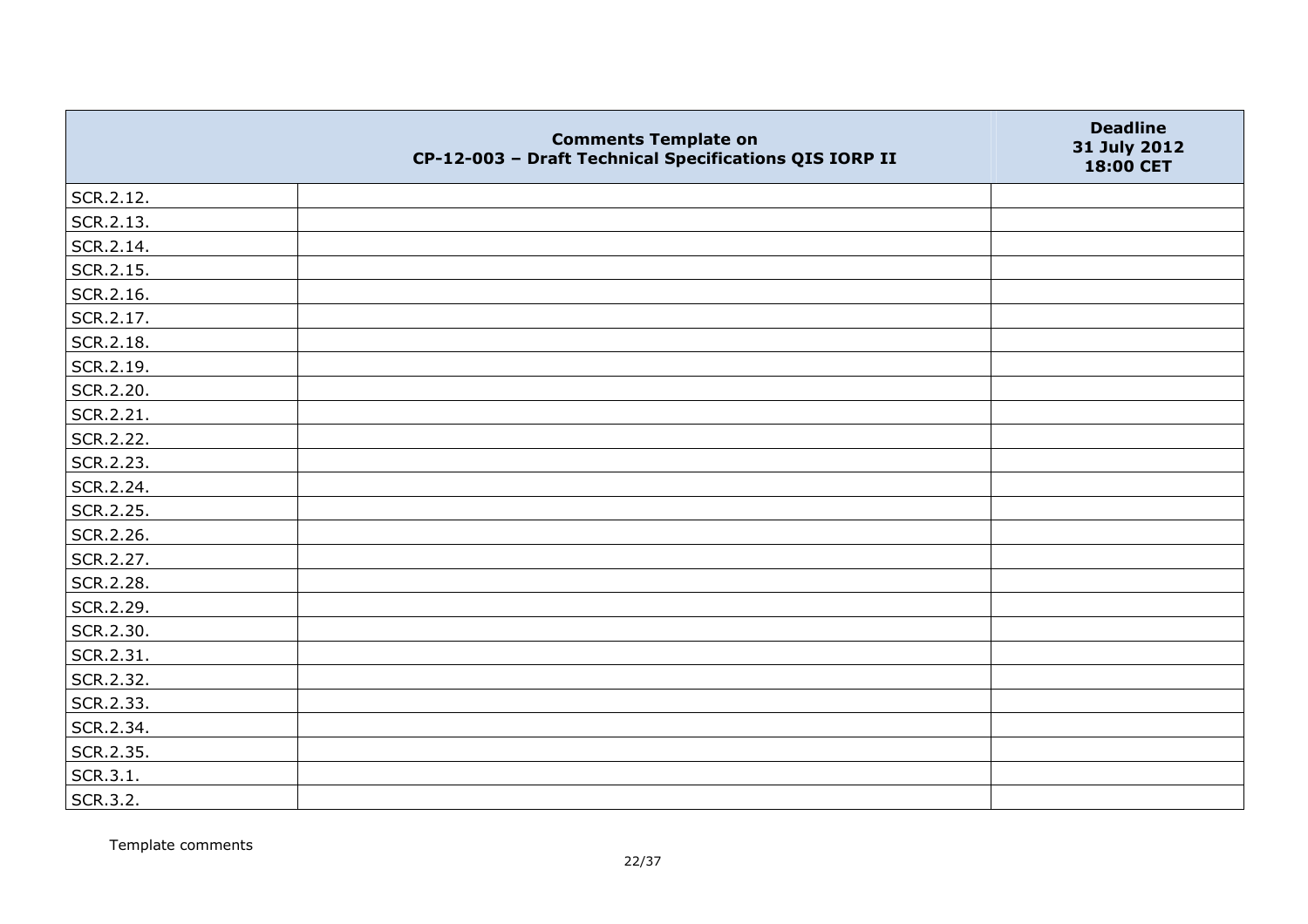|                   | <b>Comments Template on</b><br>CP-12-003 - Draft Technical Specifications QIS IORP II | <b>Deadline</b><br>31 July 2012<br>18:00 CET |
|-------------------|---------------------------------------------------------------------------------------|----------------------------------------------|
| SCR.3.3.          |                                                                                       |                                              |
| SCR.3.4.          |                                                                                       |                                              |
| SCR.3.5.          |                                                                                       |                                              |
| SCR.3.6.          |                                                                                       |                                              |
| SCR.4.1.          |                                                                                       |                                              |
| SCR.4.2.          |                                                                                       |                                              |
| SCR.4.3.          |                                                                                       |                                              |
| SCR.4.4.          |                                                                                       |                                              |
| SCR.5.1.          |                                                                                       |                                              |
| SCR.5.2.          |                                                                                       |                                              |
| SCR.5.3.          |                                                                                       |                                              |
| SCR.5.4.          |                                                                                       |                                              |
| SCR.5.5.          |                                                                                       |                                              |
| SCR.5.6.          |                                                                                       |                                              |
| SCR.5.7.          |                                                                                       |                                              |
| SCR.5.8.          |                                                                                       |                                              |
| SCR.5.9.          |                                                                                       |                                              |
| SCR.5.10.         |                                                                                       |                                              |
| SCR.5.11.         |                                                                                       |                                              |
| SCR.5.12.         |                                                                                       |                                              |
| SCR.5.13.         |                                                                                       |                                              |
| $\vert$ SCR.5.14. |                                                                                       |                                              |
| SCR.5.15.         |                                                                                       |                                              |
| $\vert$ SCR.5.16. |                                                                                       |                                              |
| SCR.5.17.         |                                                                                       |                                              |
| SCR.5.18.         |                                                                                       |                                              |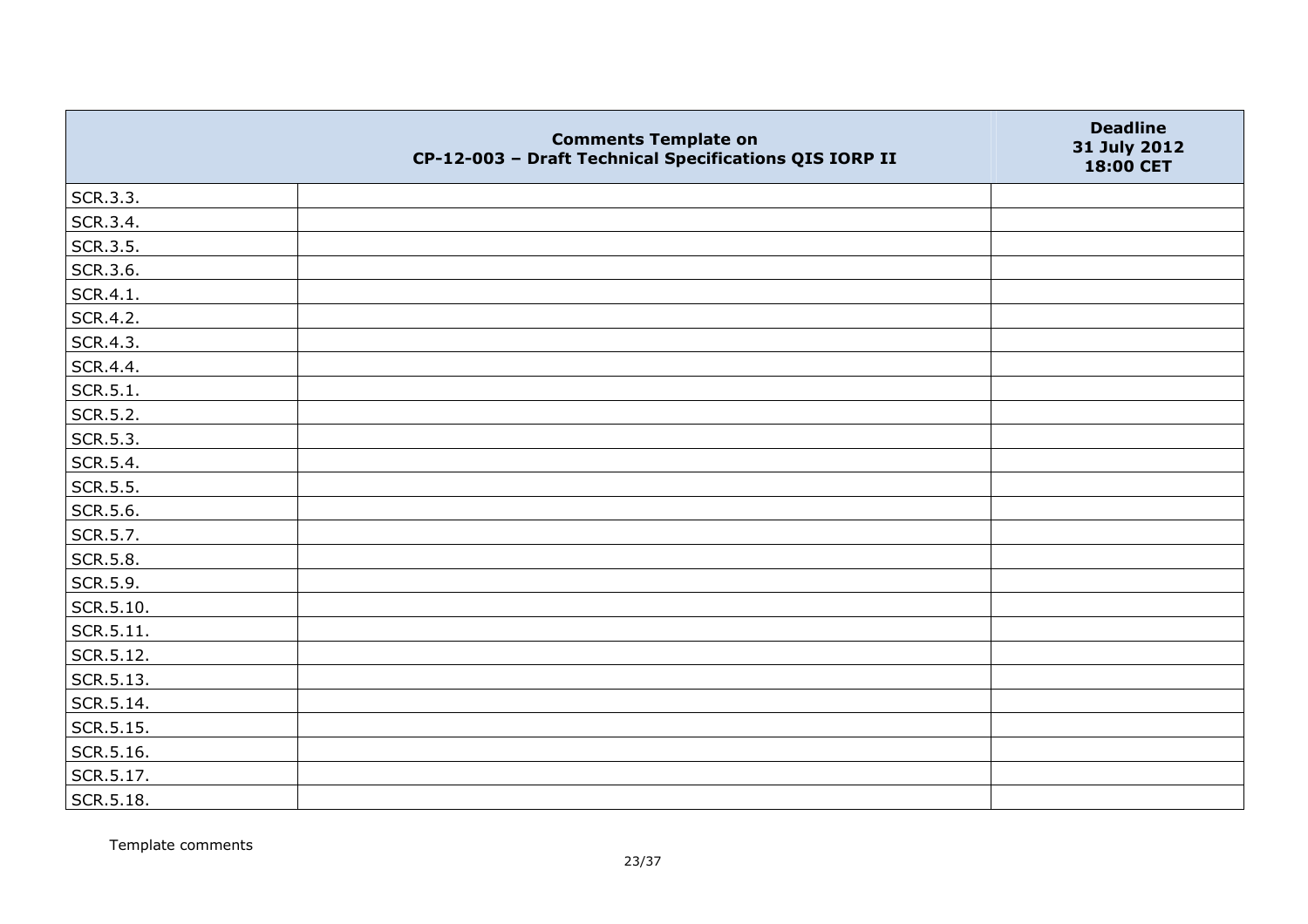|           | <b>Comments Template on</b><br>CP-12-003 - Draft Technical Specifications QIS IORP II | <b>Deadline</b><br>31 July 2012<br>18:00 CET |
|-----------|---------------------------------------------------------------------------------------|----------------------------------------------|
| SCR.5.19. |                                                                                       |                                              |
| SCR.5.20. |                                                                                       |                                              |
| SCR.5.21. |                                                                                       |                                              |
| SCR.5.22. |                                                                                       |                                              |
| SCR.5.23. |                                                                                       |                                              |
| SCR.5.24. |                                                                                       |                                              |
| SCR.5.25. |                                                                                       |                                              |
| SCR.5.26. |                                                                                       |                                              |
| SCR.5.27. |                                                                                       |                                              |
| SCR.5.28. |                                                                                       |                                              |
| SCR.5.29. |                                                                                       |                                              |
| SCR.5.30. |                                                                                       |                                              |
| SCR.5.31. |                                                                                       |                                              |
| SCR.5.32. |                                                                                       |                                              |
| SCR.5.33. |                                                                                       |                                              |
| SCR.5.34. |                                                                                       |                                              |
| SCR.5.35. |                                                                                       |                                              |
| SCR.5.36. |                                                                                       |                                              |
| SCR.5.37. |                                                                                       |                                              |
| SCR.5.38. |                                                                                       |                                              |
| SCR.5.39. |                                                                                       |                                              |
| SCR.5.40. |                                                                                       |                                              |
| SCR.5.41. |                                                                                       |                                              |
| SCR.5.42. |                                                                                       |                                              |
| SCR.5.43. |                                                                                       |                                              |
| SCR.5.44. |                                                                                       |                                              |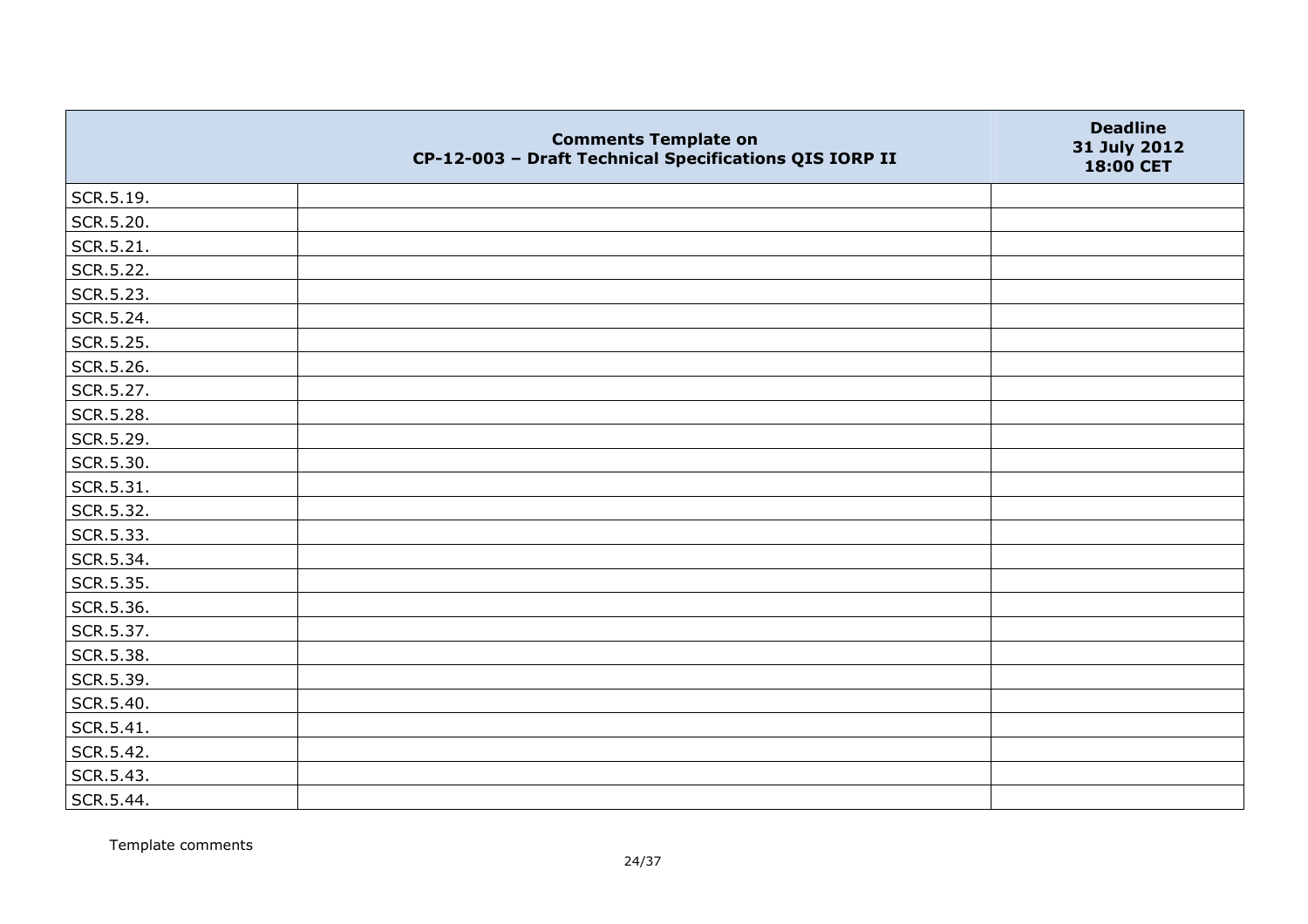|           | <b>Comments Template on</b><br>CP-12-003 - Draft Technical Specifications QIS IORP II | <b>Deadline</b><br>31 July 2012<br>18:00 CET |
|-----------|---------------------------------------------------------------------------------------|----------------------------------------------|
| SCR.5.45. |                                                                                       |                                              |
| SCR.5.46. |                                                                                       |                                              |
| SCR.5.47. |                                                                                       |                                              |
| SCR.5.48. |                                                                                       |                                              |
| SCR.5.49. |                                                                                       |                                              |
| SCR.5.50. |                                                                                       |                                              |
| SCR.5.51. |                                                                                       |                                              |
| SCR.5.52. |                                                                                       |                                              |
| SCR.5.53. |                                                                                       |                                              |
| SCR.5.54. |                                                                                       |                                              |
| SCR.5.55. |                                                                                       |                                              |
| SCR.5.56. |                                                                                       |                                              |
| SCR.5.57. |                                                                                       |                                              |
| SCR.5.58. |                                                                                       |                                              |
| SCR.5.59. |                                                                                       |                                              |
| SCR.5.60. |                                                                                       |                                              |
| SCR.5.61. |                                                                                       |                                              |
| SCR.5.62. |                                                                                       |                                              |
| SCR.5.63. |                                                                                       |                                              |
| SCR.5.64. |                                                                                       |                                              |
| SCR.5.65. |                                                                                       |                                              |
| SCR.5.66. |                                                                                       |                                              |
| SCR.5.67. |                                                                                       |                                              |
| SCR.5.68. |                                                                                       |                                              |
| SCR.5.69. |                                                                                       |                                              |
| SCR.5.70. |                                                                                       |                                              |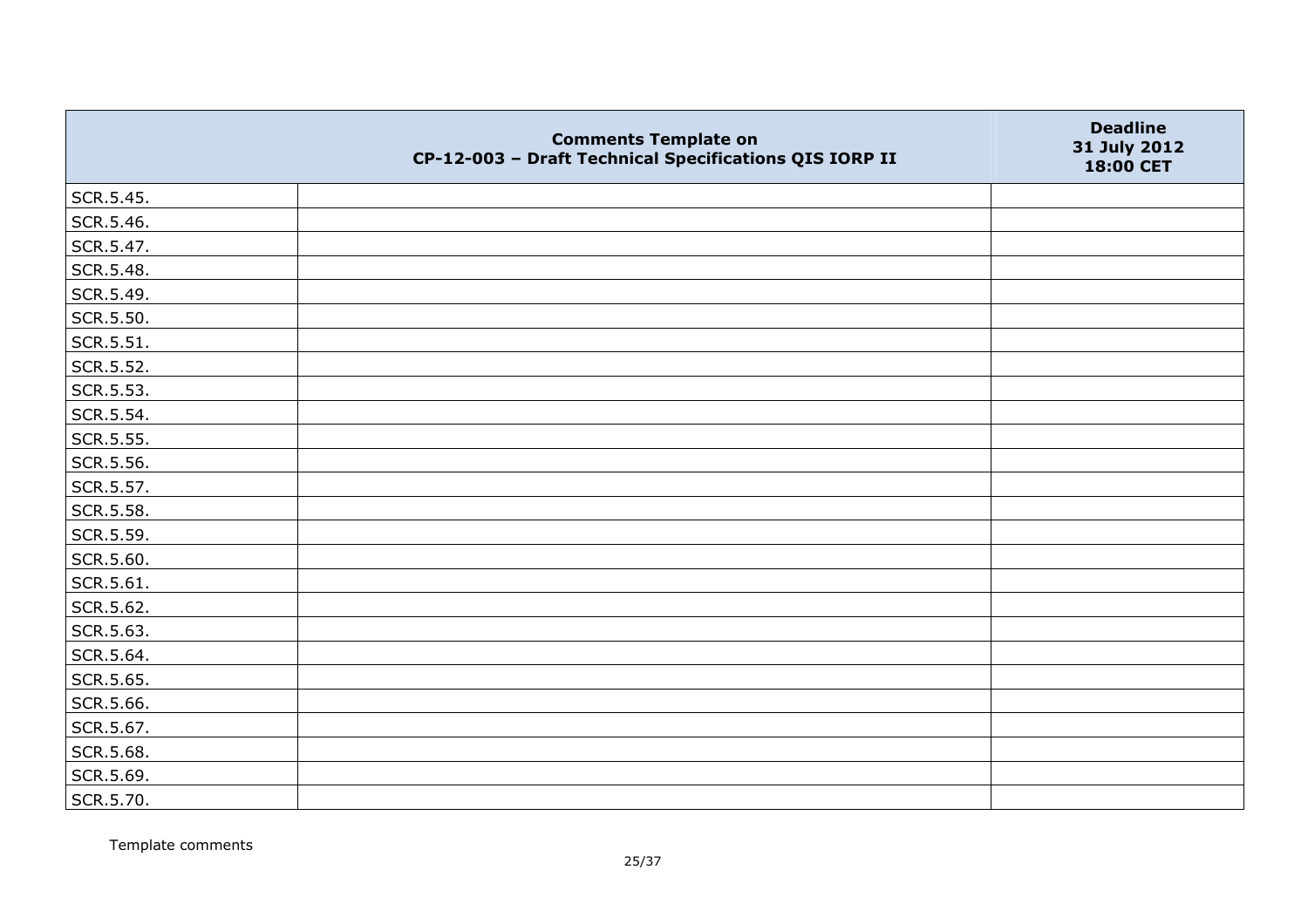|           | <b>Comments Template on</b><br>CP-12-003 - Draft Technical Specifications QIS IORP II | <b>Deadline</b><br>31 July 2012<br>18:00 CET |
|-----------|---------------------------------------------------------------------------------------|----------------------------------------------|
| SCR.5.71. |                                                                                       |                                              |
| SCR.5.72. |                                                                                       |                                              |
| SCR.5.73. |                                                                                       |                                              |
| SCR.5.74. |                                                                                       |                                              |
| SCR.5.75. |                                                                                       |                                              |
| SCR.5.76. |                                                                                       |                                              |
| SCR.5.77. |                                                                                       |                                              |
| SCR.5.78. |                                                                                       |                                              |
| SCR.5.79. |                                                                                       |                                              |
| SCR.5.80. |                                                                                       |                                              |
| SCR.5.81. |                                                                                       |                                              |
| SCR.5.82. |                                                                                       |                                              |
| SCR.5.83. |                                                                                       |                                              |
| SCR.5.84. |                                                                                       |                                              |
| SCR.5.85. |                                                                                       |                                              |
| SCR.5.86. |                                                                                       |                                              |
| SCR.5.87. |                                                                                       |                                              |
| SCR.5.88. |                                                                                       |                                              |
| SCR.5.89. |                                                                                       |                                              |
| SCR.5.90. |                                                                                       |                                              |
| SCR.5.91. |                                                                                       |                                              |
| SCR.5.92. |                                                                                       |                                              |
| SCR.5.93. |                                                                                       |                                              |
| SCR.5.94. |                                                                                       |                                              |
| SCR.5.95. |                                                                                       |                                              |
| SCR.5.96. |                                                                                       |                                              |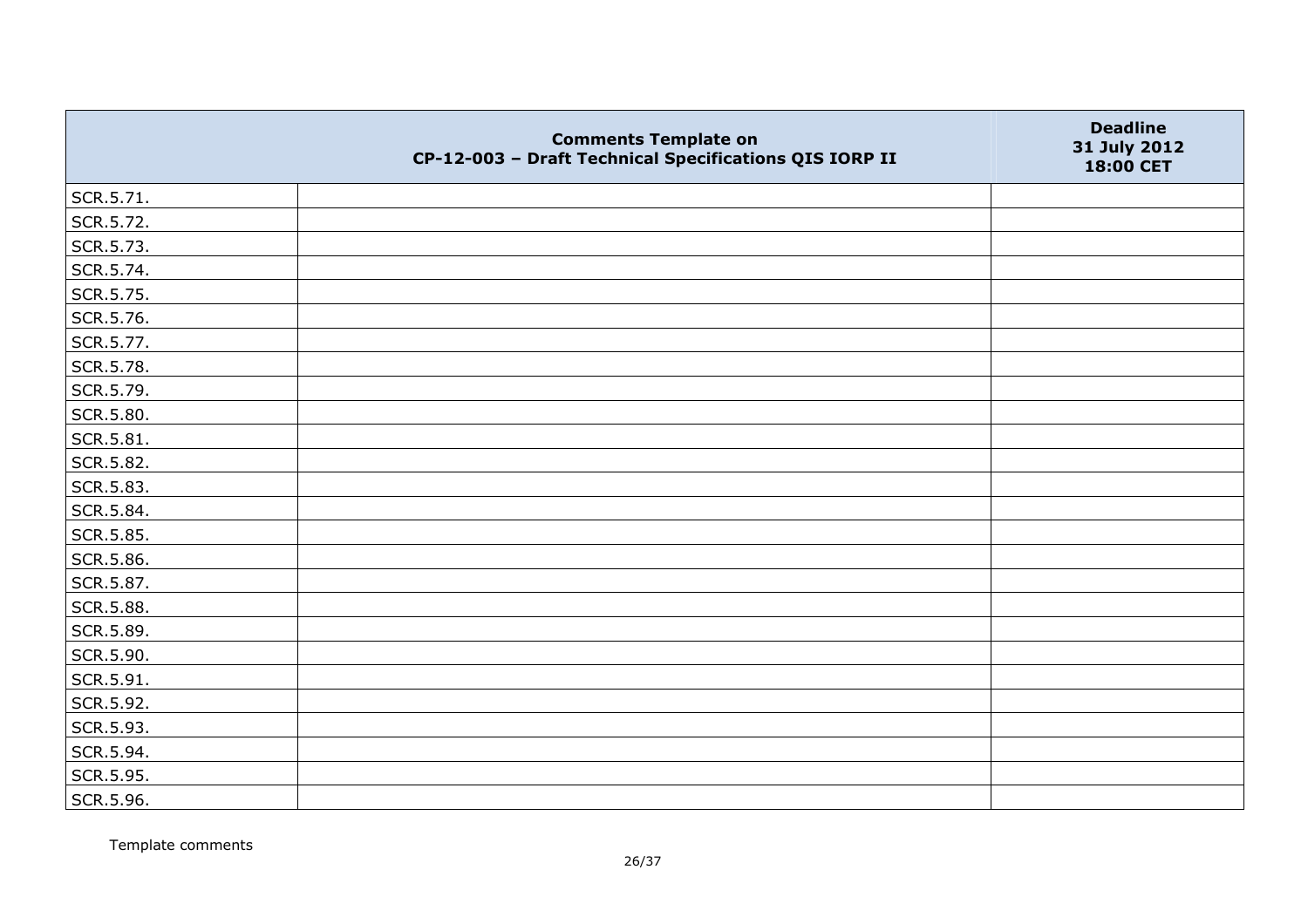|            | <b>Comments Template on</b><br>CP-12-003 - Draft Technical Specifications QIS IORP II | <b>Deadline</b><br>31 July 2012<br>18:00 CET |
|------------|---------------------------------------------------------------------------------------|----------------------------------------------|
| SCR.5.97.  |                                                                                       |                                              |
| SCR.5.98.  |                                                                                       |                                              |
| SCR.5.99.  |                                                                                       |                                              |
| SCR.5.100. |                                                                                       |                                              |
| SCR.5.101. |                                                                                       |                                              |
| SCR.5.102. |                                                                                       |                                              |
| SCR.5.103. |                                                                                       |                                              |
| SCR.5.104. |                                                                                       |                                              |
| SCR.5.105. |                                                                                       |                                              |
| SCR.5.106. |                                                                                       |                                              |
| SCR.5.107. |                                                                                       |                                              |
| SCR.5.108. |                                                                                       |                                              |
| SCR.5.109. |                                                                                       |                                              |
| SCR.5.110. |                                                                                       |                                              |
| SCR.5.111. |                                                                                       |                                              |
| SCR.5.112. |                                                                                       |                                              |
| SCR.5.113. |                                                                                       |                                              |
| SCR.5.114. |                                                                                       |                                              |
| SCR.5.115. |                                                                                       |                                              |
| SCR.5.116. |                                                                                       |                                              |
| SCR.5.117. |                                                                                       |                                              |
| SCR.5.118. |                                                                                       |                                              |
| SCR.5.119. |                                                                                       |                                              |
| SCR.5.120. |                                                                                       |                                              |
| SCR.5.121. |                                                                                       |                                              |
| SCR.5.122. |                                                                                       |                                              |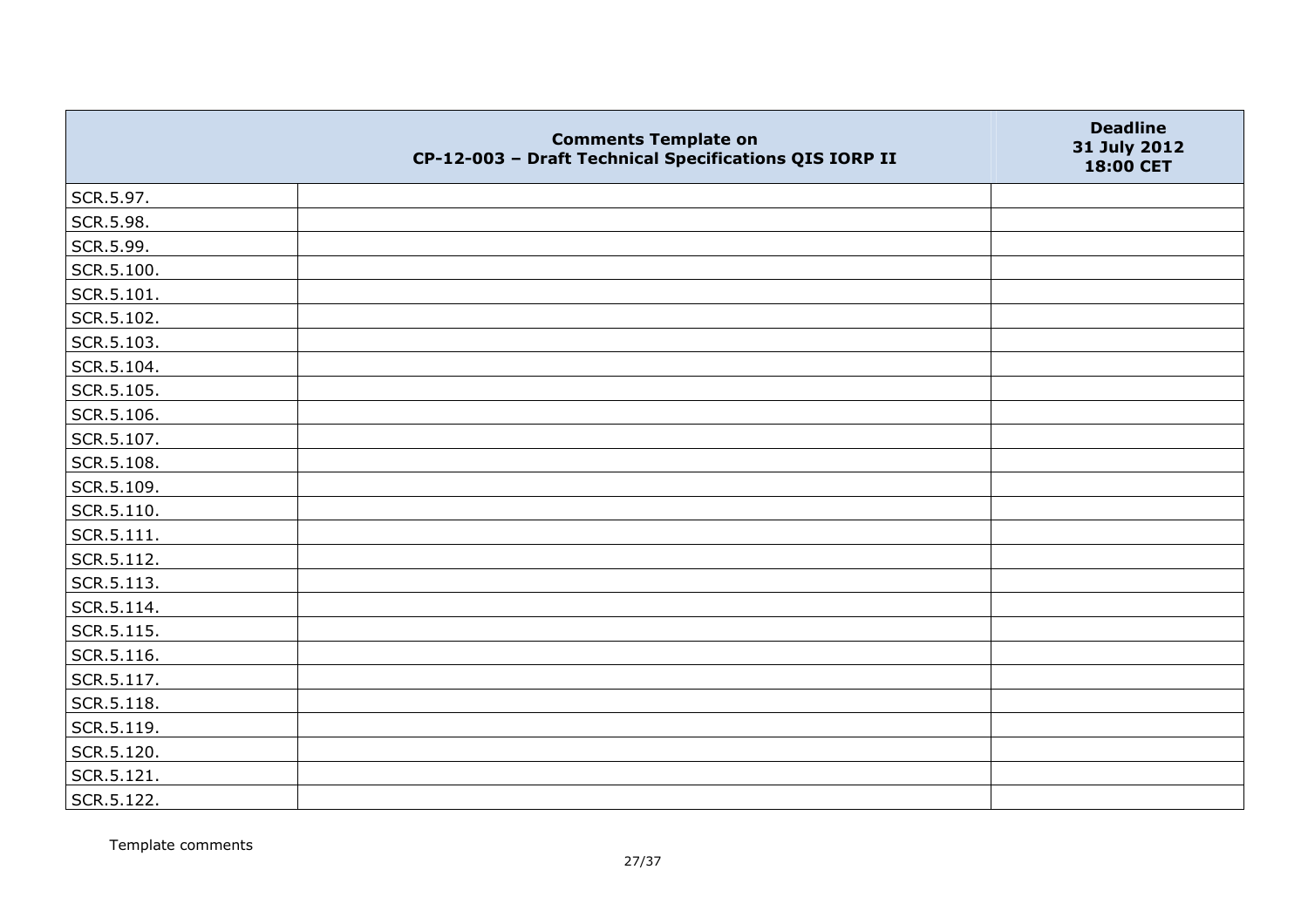|            | <b>Comments Template on</b><br>CP-12-003 - Draft Technical Specifications QIS IORP II | <b>Deadline</b><br>31 July 2012<br>18:00 CET |
|------------|---------------------------------------------------------------------------------------|----------------------------------------------|
| SCR.5.123. |                                                                                       |                                              |
| SCR.5.124. |                                                                                       |                                              |
| SCR.5.125. |                                                                                       |                                              |
| SCR.5.126. |                                                                                       |                                              |
| SCR.5.127. |                                                                                       |                                              |
| SCR.5.128. |                                                                                       |                                              |
| SCR.5.129. |                                                                                       |                                              |
| SCR.5.130. |                                                                                       |                                              |
| SCR.5.131. |                                                                                       |                                              |
| SCR.6.1.   |                                                                                       |                                              |
| SCR.6.2.   |                                                                                       |                                              |
| SCR.6.3.   |                                                                                       |                                              |
| SCR.6.4.   |                                                                                       |                                              |
| SCR.6.5.   |                                                                                       |                                              |
| SCR.6.6.   |                                                                                       |                                              |
| SCR.6.7.   |                                                                                       |                                              |
| SCR.6.8.   |                                                                                       |                                              |
| SCR.6.9.   |                                                                                       |                                              |
| SCR.6.10.  |                                                                                       |                                              |
| SCR.6.11.  |                                                                                       |                                              |
| SCR.6.12.  |                                                                                       |                                              |
| SCR.6.13.  |                                                                                       |                                              |
| SCR.6.14.  |                                                                                       |                                              |
| SCR.6.15.  |                                                                                       |                                              |
| SCR.6.16.  |                                                                                       |                                              |
| SCR.6.17.  |                                                                                       |                                              |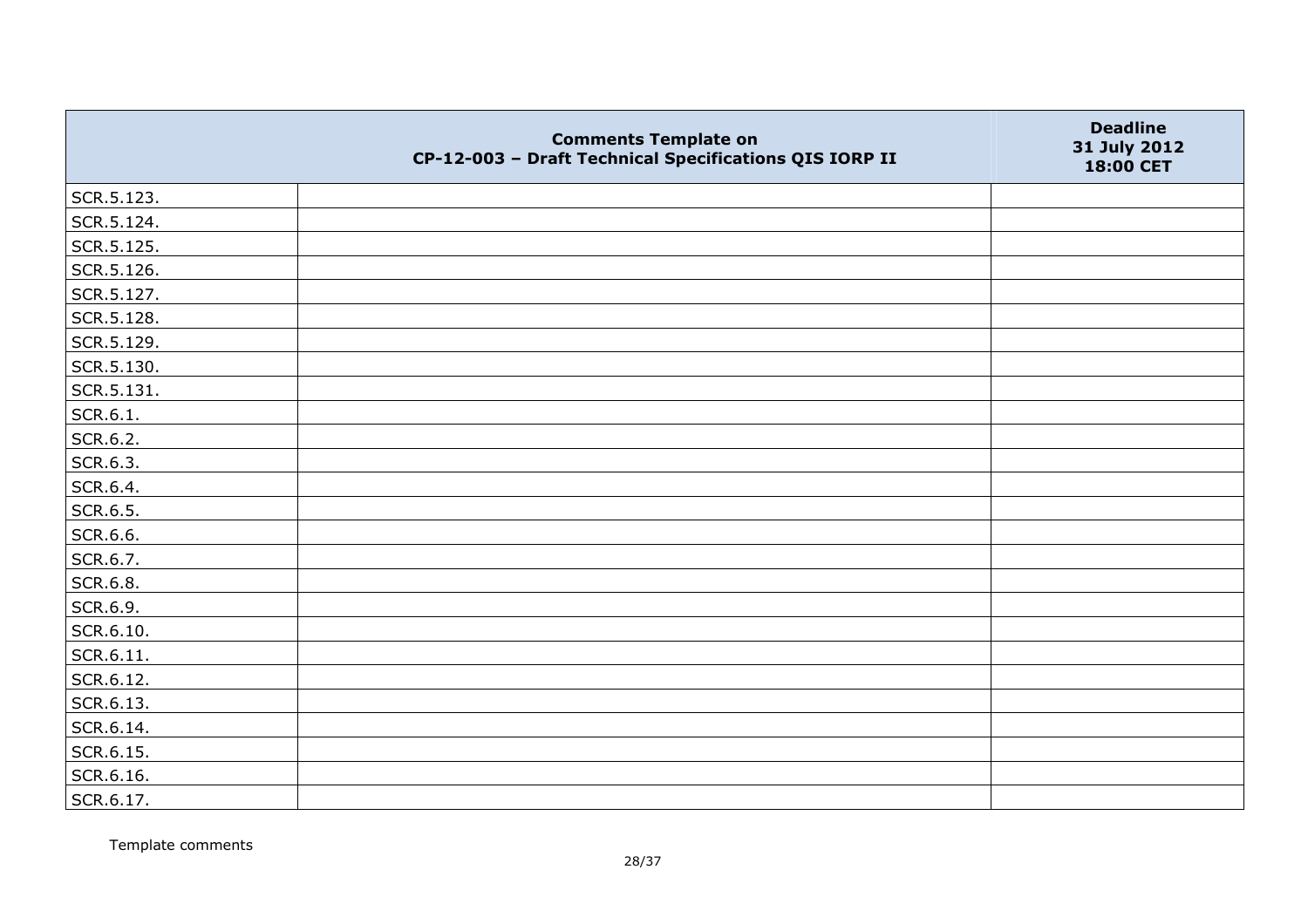|           | <b>Comments Template on</b><br>CP-12-003 - Draft Technical Specifications QIS IORP II | <b>Deadline</b><br>31 July 2012<br>18:00 CET |
|-----------|---------------------------------------------------------------------------------------|----------------------------------------------|
| SCR.6.18. |                                                                                       |                                              |
| SCR.6.19. |                                                                                       |                                              |
| SCR.6.20. |                                                                                       |                                              |
| SCR.6.21. |                                                                                       |                                              |
| SCR.6.22. |                                                                                       |                                              |
| SCR.6.23. |                                                                                       |                                              |
| SCR.6.24. |                                                                                       |                                              |
| SCR.6.25. |                                                                                       |                                              |
| SCR.6.26. |                                                                                       |                                              |
| SCR.6.27. |                                                                                       |                                              |
| SCR.6.28. |                                                                                       |                                              |
| SCR.6.29. |                                                                                       |                                              |
| SCR.6.30. |                                                                                       |                                              |
| SCR.6.31. |                                                                                       |                                              |
| SCR.6.32. |                                                                                       |                                              |
| SCR.7.1.  |                                                                                       |                                              |
| SCR.7.2.  |                                                                                       |                                              |
| SCR.7.3.  |                                                                                       |                                              |
| SCR.7.4.  |                                                                                       |                                              |
| SCR.7.5.  |                                                                                       |                                              |
| SCR.7.6.  |                                                                                       |                                              |
| SCR.7.7.  |                                                                                       |                                              |
| SCR.7.8.  |                                                                                       |                                              |
| SCR.7.9.  |                                                                                       |                                              |
| SCR.7.10. |                                                                                       |                                              |
| SCR.7.11. |                                                                                       |                                              |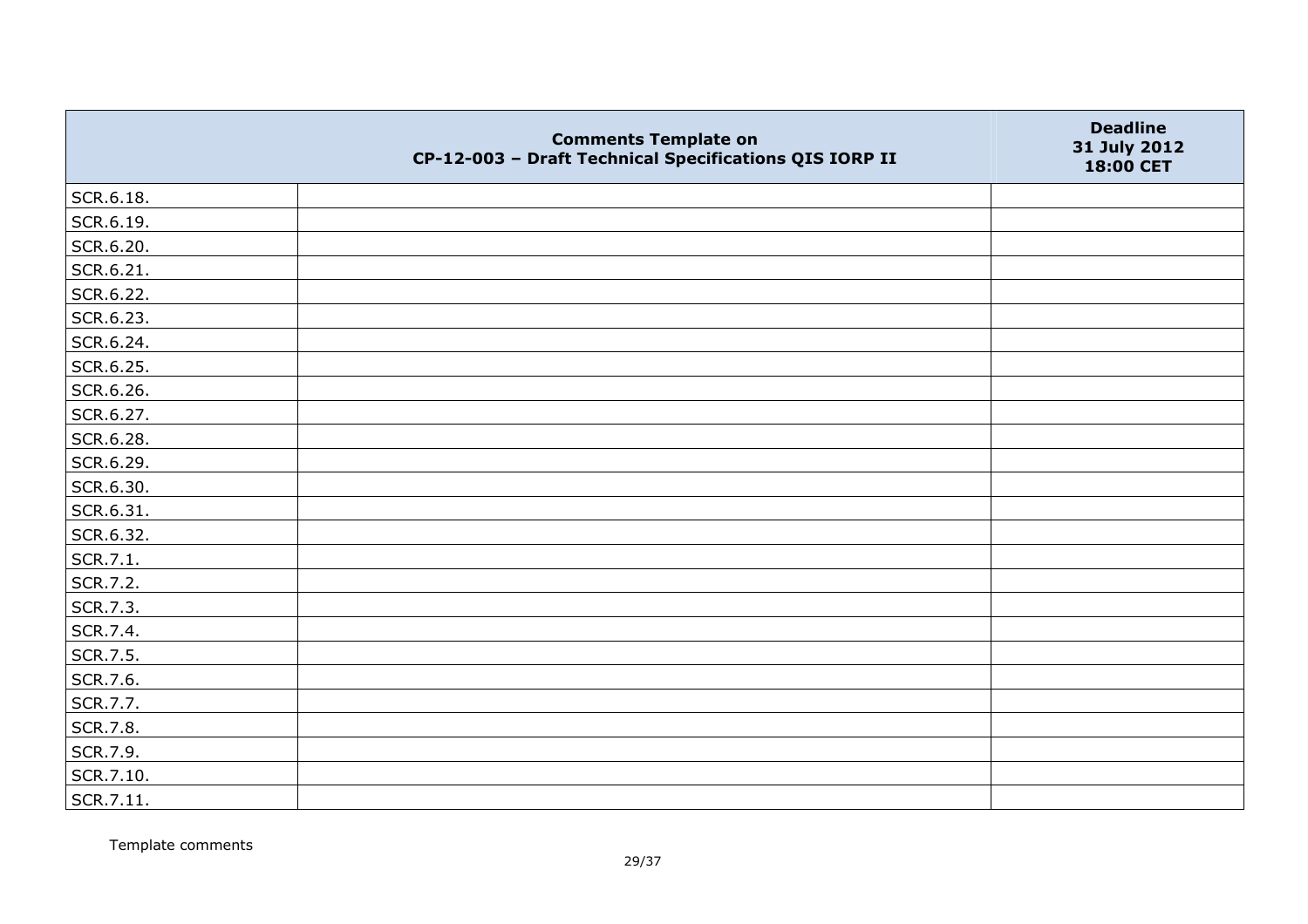|           | <b>Comments Template on</b><br>CP-12-003 - Draft Technical Specifications QIS IORP II | <b>Deadline</b><br>31 July 2012<br>18:00 CET |
|-----------|---------------------------------------------------------------------------------------|----------------------------------------------|
| SCR.7.12. |                                                                                       |                                              |
| SCR.7.13. |                                                                                       |                                              |
| SCR.7.14. |                                                                                       |                                              |
| SCR.7.15. |                                                                                       |                                              |
| SCR.7.16. |                                                                                       |                                              |
| SCR.7.17. |                                                                                       |                                              |
| SCR.7.18. |                                                                                       |                                              |
| SCR.7.19. |                                                                                       |                                              |
| SCR.7.20. |                                                                                       |                                              |
| SCR.7.21. |                                                                                       |                                              |
| SCR.7.22. |                                                                                       |                                              |
| SCR.7.23. |                                                                                       |                                              |
| SCR.7.24. |                                                                                       |                                              |
| SCR.7.25. |                                                                                       |                                              |
| SCR.7.26. |                                                                                       |                                              |
| SCR.7.27. |                                                                                       |                                              |
| SCR.7.28. |                                                                                       |                                              |
| SCR.7.29. |                                                                                       |                                              |
| SCR.7.30. |                                                                                       |                                              |
| SCR.7.31. |                                                                                       |                                              |
| SCR.7.32. |                                                                                       |                                              |
| SCR.7.33. |                                                                                       |                                              |
| SCR.7.34. |                                                                                       |                                              |
| SCR.7.35. |                                                                                       |                                              |
| SCR.7.36. |                                                                                       |                                              |
| SCR.7.37. |                                                                                       |                                              |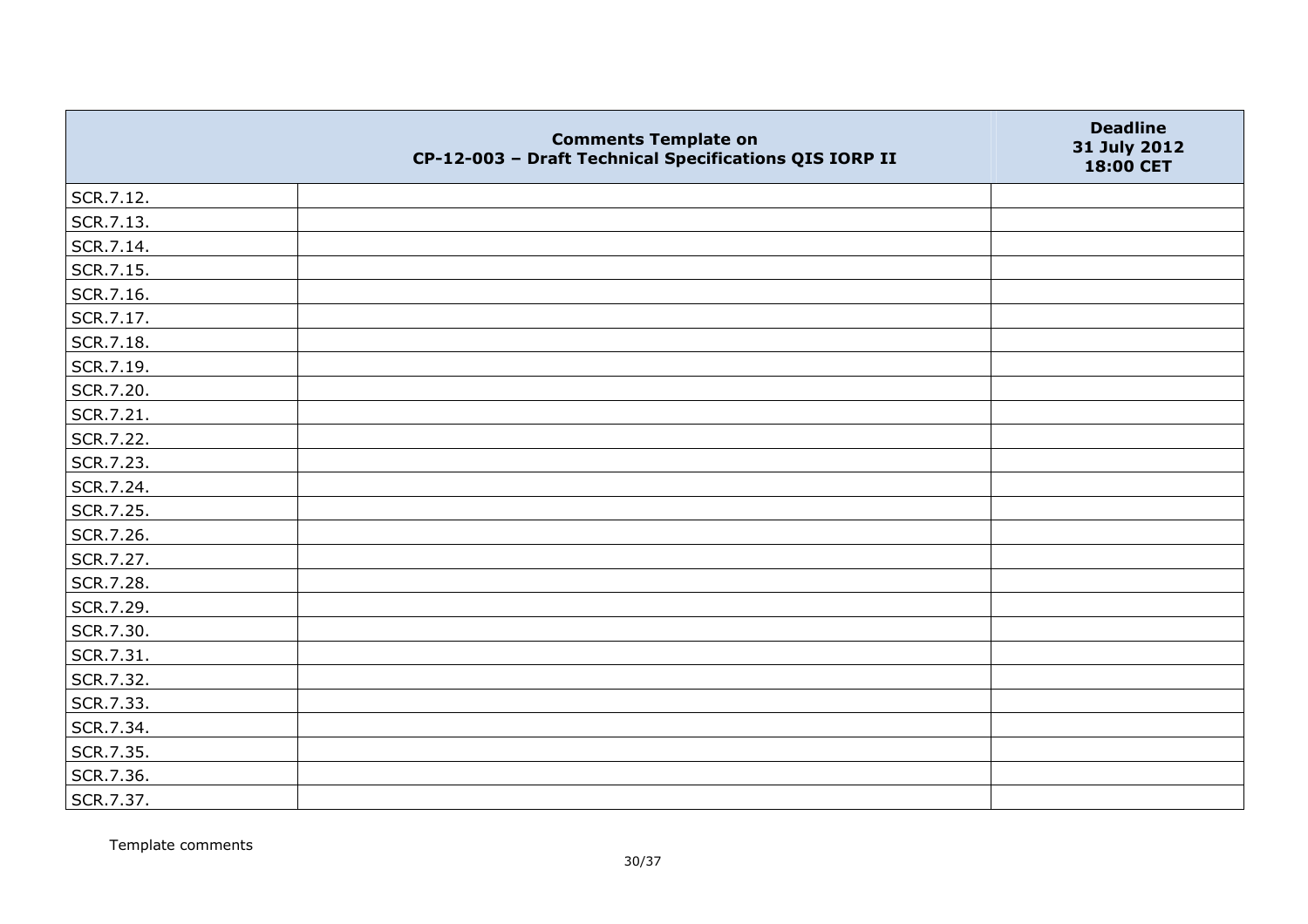|           | <b>Comments Template on</b><br>CP-12-003 - Draft Technical Specifications QIS IORP II | <b>Deadline</b><br>31 July 2012<br>18:00 CET |
|-----------|---------------------------------------------------------------------------------------|----------------------------------------------|
| SCR.7.38. |                                                                                       |                                              |
| SCR.7.39. |                                                                                       |                                              |
| SCR.7.40. |                                                                                       |                                              |
| SCR.7.41. |                                                                                       |                                              |
| SCR.7.42. |                                                                                       |                                              |
| SCR.7.43. |                                                                                       |                                              |
| SCR.7.44. |                                                                                       |                                              |
| SCR.7.45. |                                                                                       |                                              |
| SCR.7.46. |                                                                                       |                                              |
| SCR.7.47. |                                                                                       |                                              |
| SCR.7.48. |                                                                                       |                                              |
| SCR.7.49. |                                                                                       |                                              |
| SCR.7.50. |                                                                                       |                                              |
| SCR.7.51. |                                                                                       |                                              |
| SCR.7.52. |                                                                                       |                                              |
| SCR.7.53. |                                                                                       |                                              |
| SCR.7.54. |                                                                                       |                                              |
| SCR.7.55. |                                                                                       |                                              |
| SCR.7.56. |                                                                                       |                                              |
| SCR.7.57. |                                                                                       |                                              |
| SCR.7.58. |                                                                                       |                                              |
| SCR.7.59. |                                                                                       |                                              |
| SCR.7.60. |                                                                                       |                                              |
| SCR.7.61. |                                                                                       |                                              |
| SCR.7.62. |                                                                                       |                                              |
| SCR.7.63. |                                                                                       |                                              |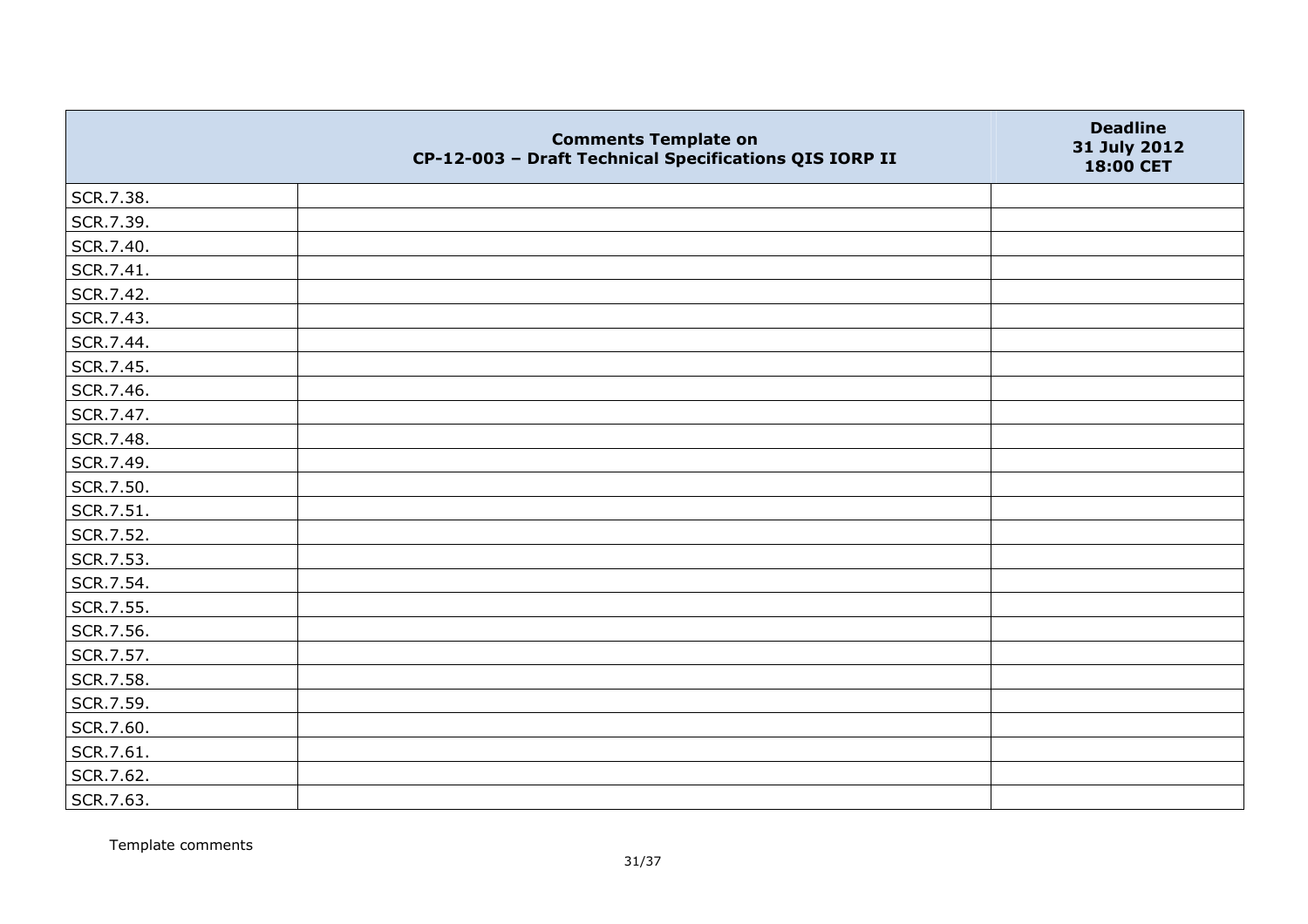|           | <b>Comments Template on</b><br>CP-12-003 - Draft Technical Specifications QIS IORP II | <b>Deadline</b><br>31 July 2012<br>18:00 CET |
|-----------|---------------------------------------------------------------------------------------|----------------------------------------------|
| SCR.7.64. |                                                                                       |                                              |
| SCR.7.65. |                                                                                       |                                              |
| SCR.7.66. |                                                                                       |                                              |
| SCR.7.67. |                                                                                       |                                              |
| SCR.7.68. |                                                                                       |                                              |
| SCR.7.69. |                                                                                       |                                              |
| SCR.7.70. |                                                                                       |                                              |
| SCR.7.71. |                                                                                       |                                              |
| SCR.7.72. |                                                                                       |                                              |
| SCR.7.73. |                                                                                       |                                              |
| SCR.7.74. |                                                                                       |                                              |
| SCR.7.75. |                                                                                       |                                              |
| SCR.7.76. |                                                                                       |                                              |
| SCR.7.77. |                                                                                       |                                              |
| SCR.7.78. |                                                                                       |                                              |
| SCR.7.79. |                                                                                       |                                              |
| SCR.7.80. |                                                                                       |                                              |
| SCR.7.81. |                                                                                       |                                              |
| SCR.7.82. |                                                                                       |                                              |
| SCR.7.83. |                                                                                       |                                              |
| SCR.7.84. |                                                                                       |                                              |
| SCR.7.85. |                                                                                       |                                              |
| SCR.7.86. |                                                                                       |                                              |
| SCR.7.87. |                                                                                       |                                              |
| SCR.8.1.  |                                                                                       |                                              |
| SCR.8.2.  |                                                                                       |                                              |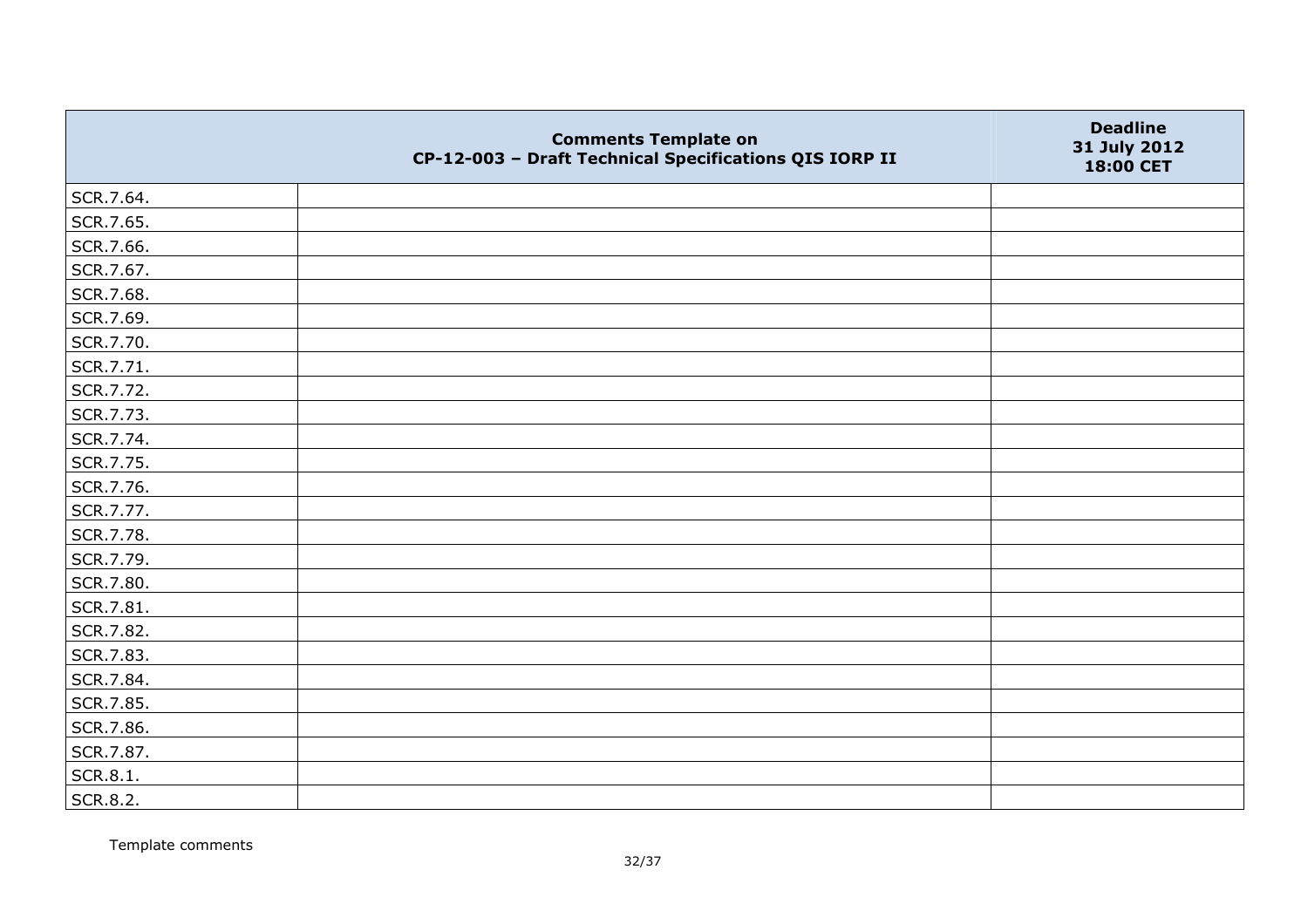|           | <b>Comments Template on</b><br>CP-12-003 - Draft Technical Specifications QIS IORP II | <b>Deadline</b><br>31 July 2012<br>18:00 CET |
|-----------|---------------------------------------------------------------------------------------|----------------------------------------------|
| SCR.8.3.  |                                                                                       |                                              |
| SCR.8.4.  |                                                                                       |                                              |
| SCR.8.5.  |                                                                                       |                                              |
| SCR.8.6.  |                                                                                       |                                              |
| SCR.8.7.  |                                                                                       |                                              |
| SCR.9.1.  |                                                                                       |                                              |
| SCR.9.2.  |                                                                                       |                                              |
| SCR.9.3.  |                                                                                       |                                              |
| SCR.9.4.  |                                                                                       |                                              |
| SCR.9.5.  |                                                                                       |                                              |
| SCR.9.6.  |                                                                                       |                                              |
| SCR.9.7.  |                                                                                       |                                              |
| SCR.9.8.  |                                                                                       |                                              |
| SCR.9.9.  |                                                                                       |                                              |
| SCR.9.10. |                                                                                       |                                              |
| SCR.9.11. |                                                                                       |                                              |
| SCR.9.12. |                                                                                       |                                              |
| SCR.9.13. |                                                                                       |                                              |
| SCR.9.14. |                                                                                       |                                              |
| SCR.9.15. |                                                                                       |                                              |
| SCR.9.16. |                                                                                       |                                              |
| SCR.9.17. |                                                                                       |                                              |
| SCR.9.18. |                                                                                       |                                              |
| SCR.9.19. |                                                                                       |                                              |
| SCR.9.20. |                                                                                       |                                              |
| SCR.9.21. |                                                                                       |                                              |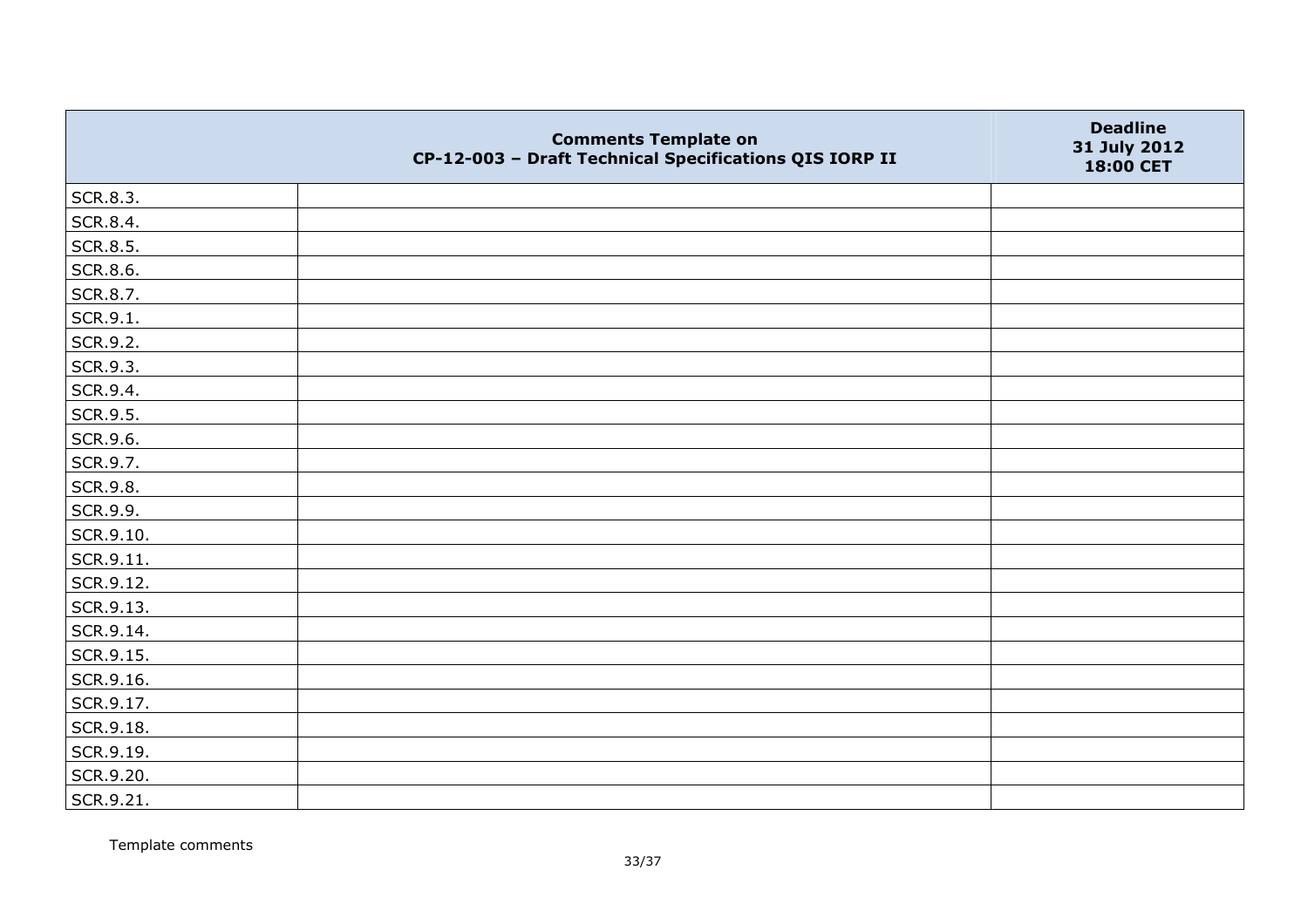|            | <b>Comments Template on</b><br>CP-12-003 - Draft Technical Specifications QIS IORP II | <b>Deadline</b><br>31 July 2012<br>18:00 CET |
|------------|---------------------------------------------------------------------------------------|----------------------------------------------|
| SCR.9.22.  |                                                                                       |                                              |
| SCR.9.23.  |                                                                                       |                                              |
| SCR.9.24.  |                                                                                       |                                              |
| SCR.9.25.  |                                                                                       |                                              |
| SCR.9.26.  |                                                                                       |                                              |
| SCR.9.27.  |                                                                                       |                                              |
| SCR.9.28.  |                                                                                       |                                              |
| SCR.9.29.  |                                                                                       |                                              |
| SCR.9.30.  |                                                                                       |                                              |
| SCR.9.31.  |                                                                                       |                                              |
| SCR.9.32.  |                                                                                       |                                              |
| SCR.9.33.  |                                                                                       |                                              |
| SCR.9.34.  |                                                                                       |                                              |
| SCR.10.1.  |                                                                                       |                                              |
| SCR.10.2.  |                                                                                       |                                              |
| SCR.10.3.  |                                                                                       |                                              |
| SCR.10.4.  |                                                                                       |                                              |
| SCR.10.5.  |                                                                                       |                                              |
| SCR.10.6.  |                                                                                       |                                              |
| SCR.10.7.  |                                                                                       |                                              |
| SCR.10.8.  |                                                                                       |                                              |
| SCR.10.9.  |                                                                                       |                                              |
| SCR.10.10. |                                                                                       |                                              |
| SCR.10.11. |                                                                                       |                                              |
| MCR.1.1.   |                                                                                       |                                              |
| MCR.2.1.   |                                                                                       |                                              |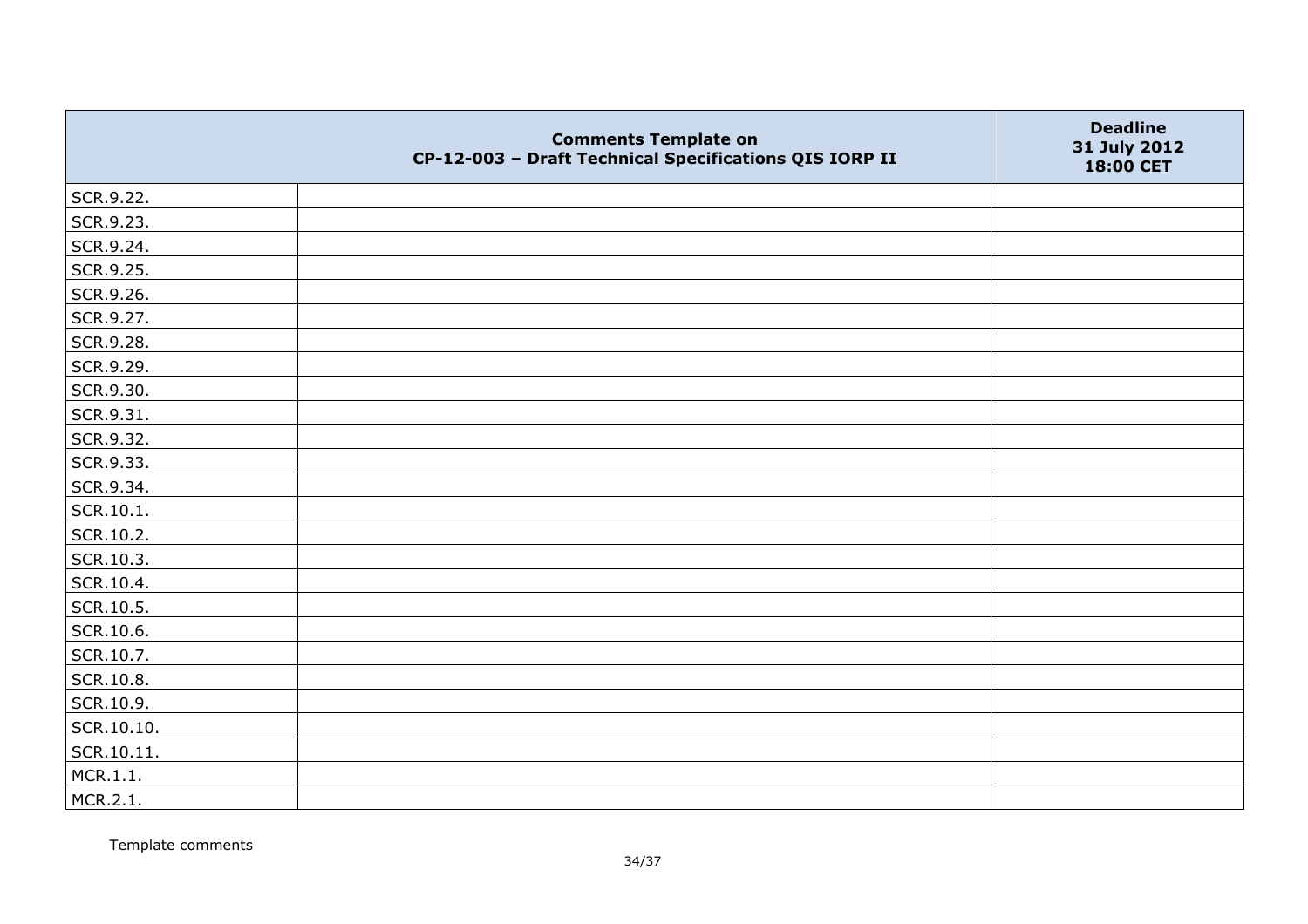|                 | <b>Comments Template on</b><br>CP-12-003 - Draft Technical Specifications QIS IORP II | <b>Deadline</b><br>31 July 2012<br>18:00 CET |
|-----------------|---------------------------------------------------------------------------------------|----------------------------------------------|
| MCR.2.2.        |                                                                                       |                                              |
| MCR.2.3.        |                                                                                       |                                              |
| MCR.2.4.        |                                                                                       |                                              |
| MCR.2.5.        |                                                                                       |                                              |
| MCR.2.6.        |                                                                                       |                                              |
| MCR.2.7.        |                                                                                       |                                              |
| MCR.2.8.        |                                                                                       |                                              |
| MCR.2.9.        |                                                                                       |                                              |
| PRO.1.1.        |                                                                                       |                                              |
| PRO.2.1.        |                                                                                       |                                              |
| <b>PRO.2.2.</b> |                                                                                       |                                              |
| <b>PRO.2.3.</b> |                                                                                       |                                              |
| PRO.2.4.        |                                                                                       |                                              |
| PRO.2.5.        |                                                                                       |                                              |
| PRO.2.6.        |                                                                                       |                                              |
| PRO.3.1.        |                                                                                       |                                              |
| PRO.3.2.        |                                                                                       |                                              |
| PRO.3.3.        |                                                                                       |                                              |
| PRO.3.4.        |                                                                                       |                                              |
| <b>PRO.3.5.</b> |                                                                                       |                                              |
| PRO.3.6.        |                                                                                       |                                              |
| PRO.3.7.        |                                                                                       |                                              |
| PRO.3.8.        |                                                                                       |                                              |
| PRO.3.9.        |                                                                                       |                                              |
| PRO.3.10.       |                                                                                       |                                              |
| PRO.3.11.       |                                                                                       |                                              |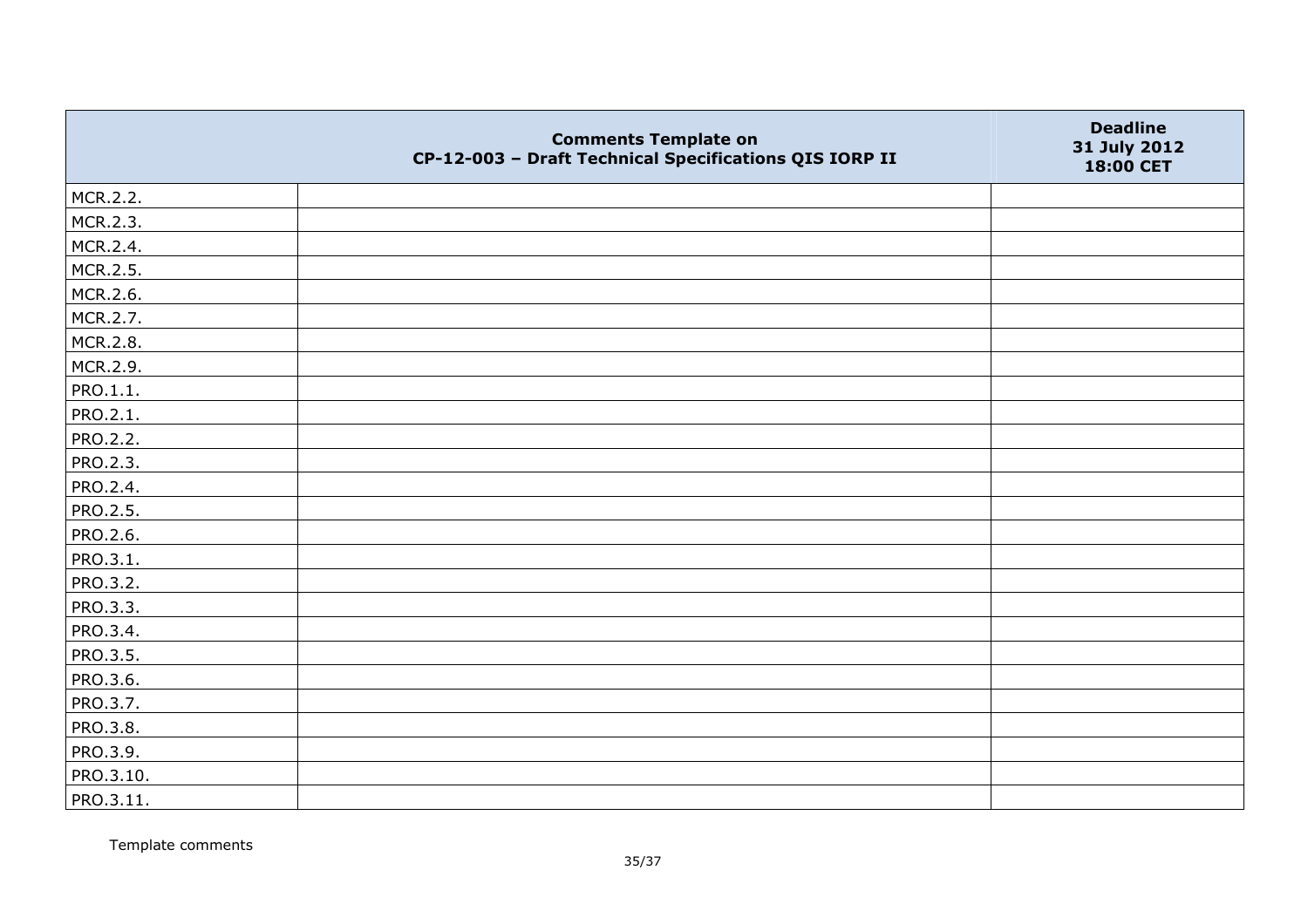|                 | <b>Comments Template on</b><br>CP-12-003 - Draft Technical Specifications QIS IORP II | <b>Deadline</b><br>31 July 2012<br>18:00 CET |
|-----------------|---------------------------------------------------------------------------------------|----------------------------------------------|
| PRO.3.12.       |                                                                                       |                                              |
| PRO.3.13.       |                                                                                       |                                              |
| PRO.3.14.       |                                                                                       |                                              |
| PRO.3.15.       |                                                                                       |                                              |
| PRO.3.16.       |                                                                                       |                                              |
| PRO.3.17.       |                                                                                       |                                              |
| PRO.3.18.       |                                                                                       |                                              |
| PRO.3.19.       |                                                                                       |                                              |
| PRO.3.20.       |                                                                                       |                                              |
| PRO.3.21.       |                                                                                       |                                              |
| PRO.3.22.       |                                                                                       |                                              |
| PRO.3.23.       |                                                                                       |                                              |
| PRO.3.24.       |                                                                                       |                                              |
| PRO.3.25.       |                                                                                       |                                              |
| PRO.3.26.       |                                                                                       |                                              |
| PRO.3.27.       |                                                                                       |                                              |
| PRO.3.28.       |                                                                                       |                                              |
| PRO.4.1.        |                                                                                       |                                              |
| PRO.4.2.        |                                                                                       |                                              |
| PRO.4.3.        |                                                                                       |                                              |
| PRO.4.4.        |                                                                                       |                                              |
| <b>PRO.4.5.</b> |                                                                                       |                                              |
| PRO.4.6.        |                                                                                       |                                              |
| PRO.4.7.        |                                                                                       |                                              |
| PRO.4.8.        |                                                                                       |                                              |
| PRO.4.9.        |                                                                                       |                                              |